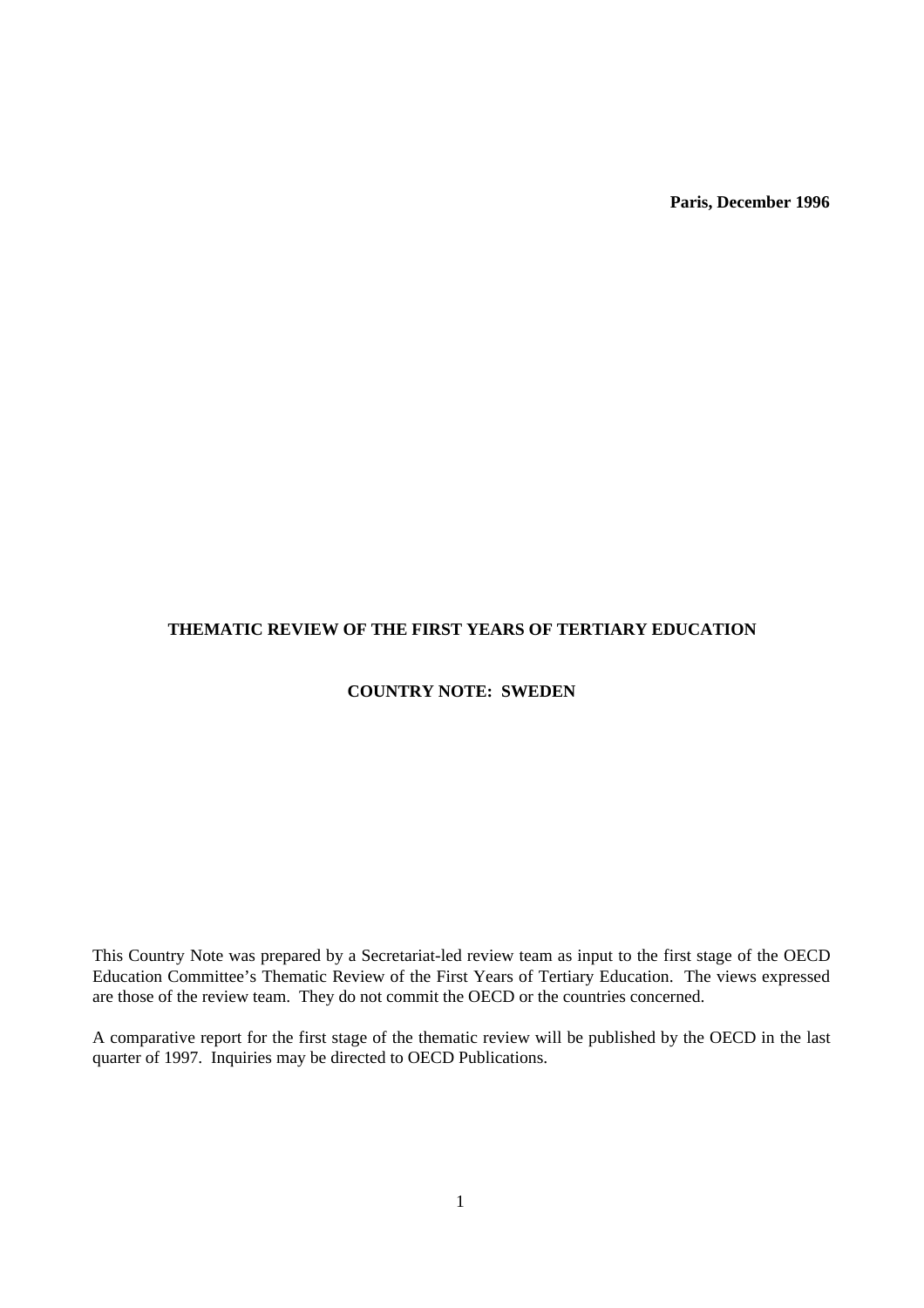## **Introduction**

In February 1996, at the invitation of the Ministry of Education, an OECD review team visited Sweden to examine and report on developments in tertiary education. The focus of the review was "the first years", those leading to the first qualification providing entry to the labour force. Sweden is one of ten countries participating in an international comparative study of trends, developments and issues arising in the first years of tertiary education. The findings of the review team, together with the response of the Swedish authorities, will be drawn upon in the overall report of this study, to be published in 1997.

Thanks to a most informative background report prepared by The Swedish National Agency for Higher Education and to the care taken in the design of the visit, the reviewers were able to take full advantage of a relatively short but very rich programme of meetings, discussions and institutional visits. We are most grateful for the courteous reception we received, for the information and viewpoints presented to us and most especially for the guidance throughout of Mr Erland Ringborg who accompanied us everywhere.

We found tertiary education in Sweden to be in a vigorous state of growth and development. A combination of strong national policies and increased autonomy in institutions is the basis of developments in which both new national structures and regionally based innovations are marked features. Whilst acknowledging the continuing role of and innovations in the established universities, we took particular note of the development of the university colleges. These institutions are set to become major players as efforts continue to deliver tertiary education nation-wide, to an increasing proportion of the age group and a kind that addresses contemporary and likely future needs.

In respect of the early years of tertiary education, OECD countries face a number of challenges. They may be stated as needs common to most if not all of these countries:

- -- to take increasing numbers of students into readily accessible forms of tertiary education;
- -- to provide adequate funding;
- -- to develop curricula appropriate to the requirements and expectations of the student, of society, the economy and of the discipline(s) concerned;
- -- to establish a proper relationship between tertiary educators and their social partners;
- -- to maintain quality while providing a diversity of course offering and flexibility of choice;
- -- to develop forms of teaching and arrangements for learning that marry the best of the new with successful established educational methods;
- -- to ensure a sound institutional, intra-institutional and supra-institutional basis for policy and its implementation;
- -- to inter-relate the research, developmental and teaching activities of institutions;
- -- to strengthen constructive relations between education and employment.
- -- to respond and to contribute to shaping the emerging knowledge-based society.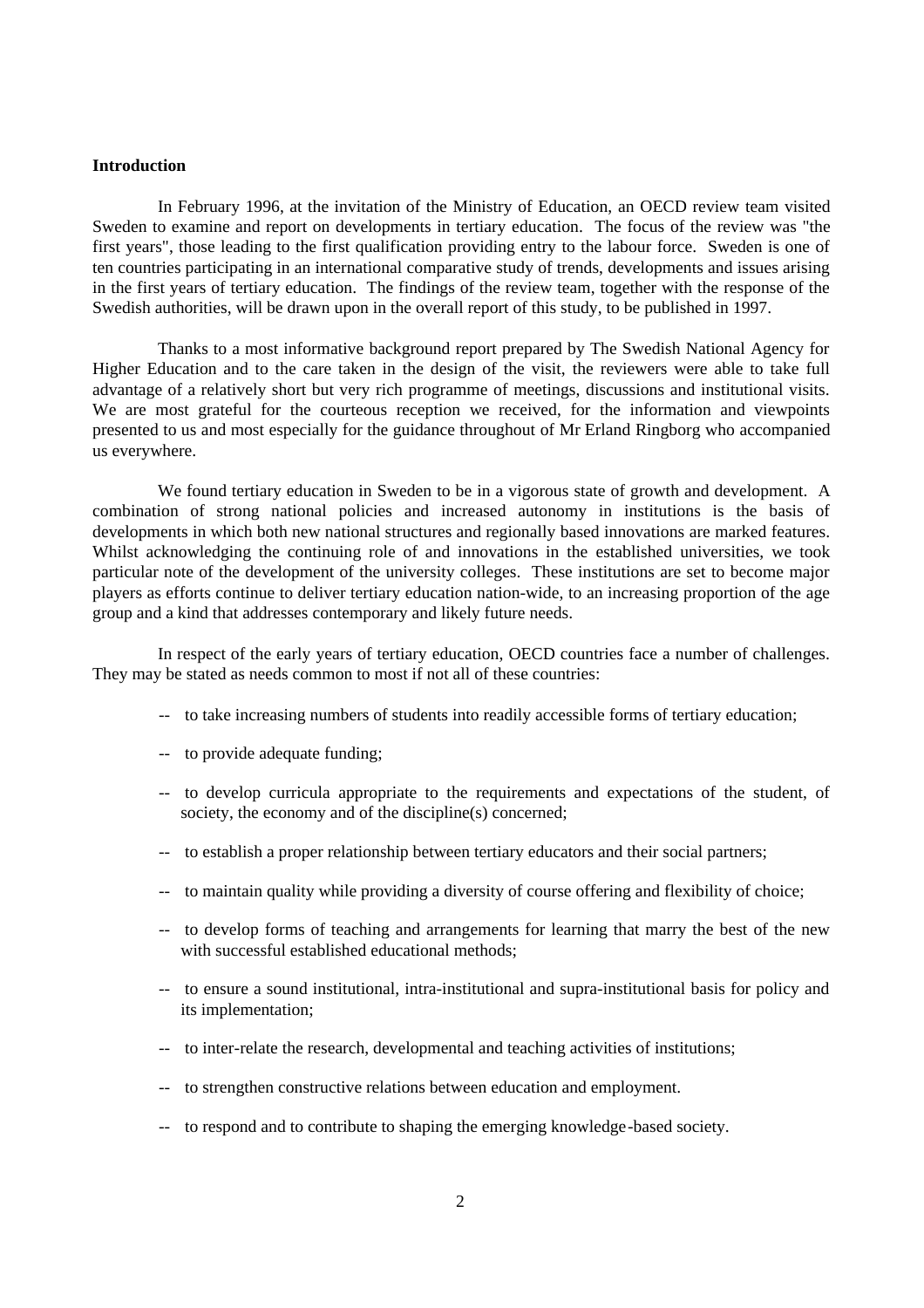Each country faces these challenges in its own special way, born of factors like size, history, culture, politics. The needs are common but the responses will vary. Sweden is an industrialised, multilingual nation of some 9 million people, with strong contacts with its neighbours and with the English-speaking world, but without a recent colonial past. Relatively recent membership of the European Union is resulting in a strengthening of relations with its continental partners.

There is in Sweden a great sense of national cohesion and purpose and its democratic culture is characterised by strong social welfare and egalitarian traditions. A guiding principle of education at all levels is, in the words of the Swedish Background Report, equal opportunity for all, regardless of location or ethnicity, building on the 9 year common school.

In some respects these traditions and values are challenged by trends in the international environment which is an increasingly important factor for Sweden as for other OECD countries. New balances are needed between public and private sector employment, between international competitiveness and the cherished values of equity and social equality, between efficiency, the rights of individuals and the particular needs of different social groups.

The challenges are recognised but there is uncertainty about how in "the Swedish way" they can best be met. Recognition of the increasing role played by advanced knowledge, innovation and high levels of technical expertise in economic growth has resulted in scenario building and prognostic studies of the knowledge-based society/economy of the future. Specifically in educational policy, there is a recognition that the educational level of the whole population must be adapted to the new needs; tertiary education participation rates need to be increased and success rates improved. There is increasing recognition of the importance of research as an engine of the knowledge-intensive society, hence of the research role of the universities. Taking all this together, Sweden is undergoing or preparing to undergo some fundamental changes of purpose and direction. These changes not only have significant implications and consequence for tertiary education; their success is ultimately dependent on the standards, quality and relevance of the educational base, stretching from pre-school to the graduate school.

Sweden has a justly admired history of educational reform, research and theory and has a great deal to contribute to the present international debate on tertiary education as to earlier debates. Tertiary education is highly valued and well-supported and is the subject of intense policy efforts. What the reviewers aim to add to a well documented and widely debated system is both a comparative perspective and some questions and issues relating to the transformations noted above.

Like other countries Sweden has taken its tertiary system through a number of phases since the second world war. Some of the distinctiveness of its current approach arises from what it did earlier. In 1958, for example, it responded to the increased demand for university education by creating besides the professors, categories of teachers without the obligation or indeed the opportunity to undertake research, thus in some sense placing within institutions a tension that in some other countries tends to occur among them.

The next major change came with the creation of a national system of tertiary education in 1977. Though in fact diverse in character, institutions were placed in a single framework and on a single funding basis, and their first degree qualifications derived from the system of points (in essence based on the simple calculation that a year's work for a full-time student is reckoned at 40 points).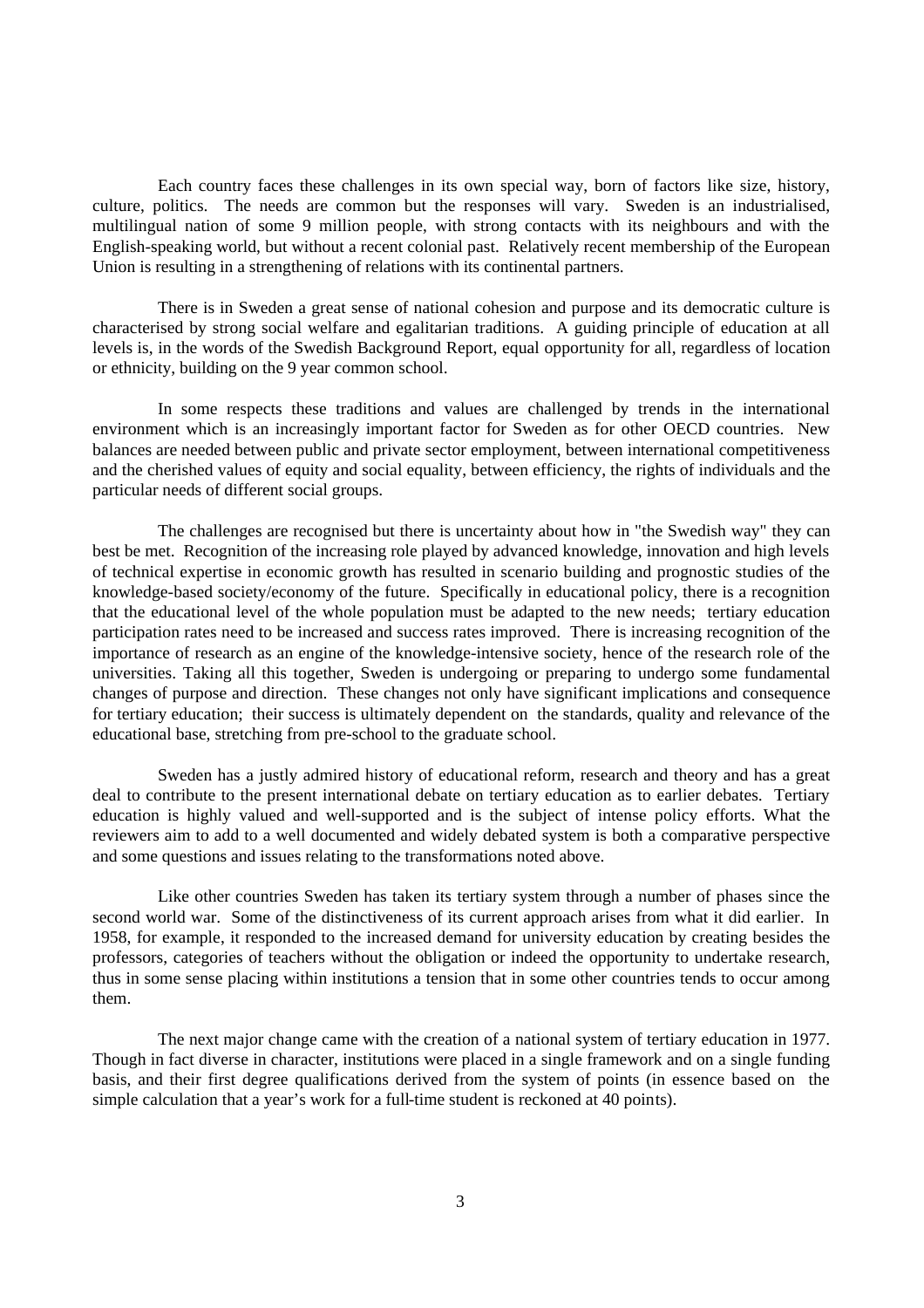The third major change came in 1992-93. The earlier system was underpinned by a considerable amount of central regulation. For example, frame curricula were set centrally for "lines" of study directed towards different professions or vocational areas. The non-socialist Government, which came to power in 1991, aimed at greater student choice in the selection of studies at secondary and tertiary level and expanded the autonomy of the institutions to organise themselves, to use their resources more effectively, to develop curricula, and to attract students.

At the beginning of the 90s, decisions were also taken to expand the numbers in the tertiary system. During the 1980s they had remained remarkably stable. Now the economic downturn, international comparisons and Sweden's special concern for equity, induced a determination to expand, even at a time of financial difficulty.

At present Sweden clearly remains committed to this expansion. The numerical goals are ambitious, but may still fall short of what is required if Sweden's aim to be a leader among the knowledge-based economies is to be realised. The vast majority of youth are in the three year upper secondary school, which extends to the age of 18 or 19. Reforms in recent years, at this level, have resulted in a better balance between vocational and general education lines, clearer pathways in the vocational sector to tertiary education, and increased local authority control. An increasing percentage is going on to tertiary education, while there is an expanding demand from older citizens who need re-training. The Swedish tradition, in common with many European countries, is to provide tertiary education free of tuition fees. Free or well supported study opportunities exist for adults, echoing a long tradition of adult education which, in the 1970's, was strongly reinforced as the concept of recurrent education took hold. Even so, further attention is needed to participation and success rates in both upper secondary and tertiary education.

This report is not directly concerned with graduate education and research, but clearly they cannot be entirely left out. The universities have a very large national research role, while new institutions of higher education are anxious to find their own niches in relation to industry and community. In several OECD countries, greater emphasis is being placed on graduate studies than in the past. We return to the issue of research, in its relation to undergraduate teaching, in section 10 below.

While Sweden's traditions are unique, in the future  $-$  as in the past  $-$  its careful and usually well-researched approaches can be expected to offer other countries useful guidance in their attempts to work out strategies for the further development of tertiary education. Having made some interesting conceptualisations of the knowledge-based society, being very conscious of the function of strong educational foundations for wealth creation, and having fostered a climate conducive to innovation and entrepreneurship in the institutions, Sweden could be poised to move into a significant new phase of policy development and implementation. The conditions seem favourable for creative ideas, with a strong emphasis on the initiative of the institutions and their partners.

#### **Individual Demand, Selection and Admission**

In the period 1978-91, 45 000 new students entered the tertiary system each year; in 1993-94 the number was 62 000. Yet at this point there is a substantial unfulfilled demand for places in tertiary education in Sweden. The very large numbers in and the restructuring of upper secondary education, coupled with employment trends, the recognition of the imperatives of a knowledge-based society, and the need for retraining can only ensure the continuance of demand. That a number of those offered places in fact decline them does not deny the general trend. The government intends to increase the number of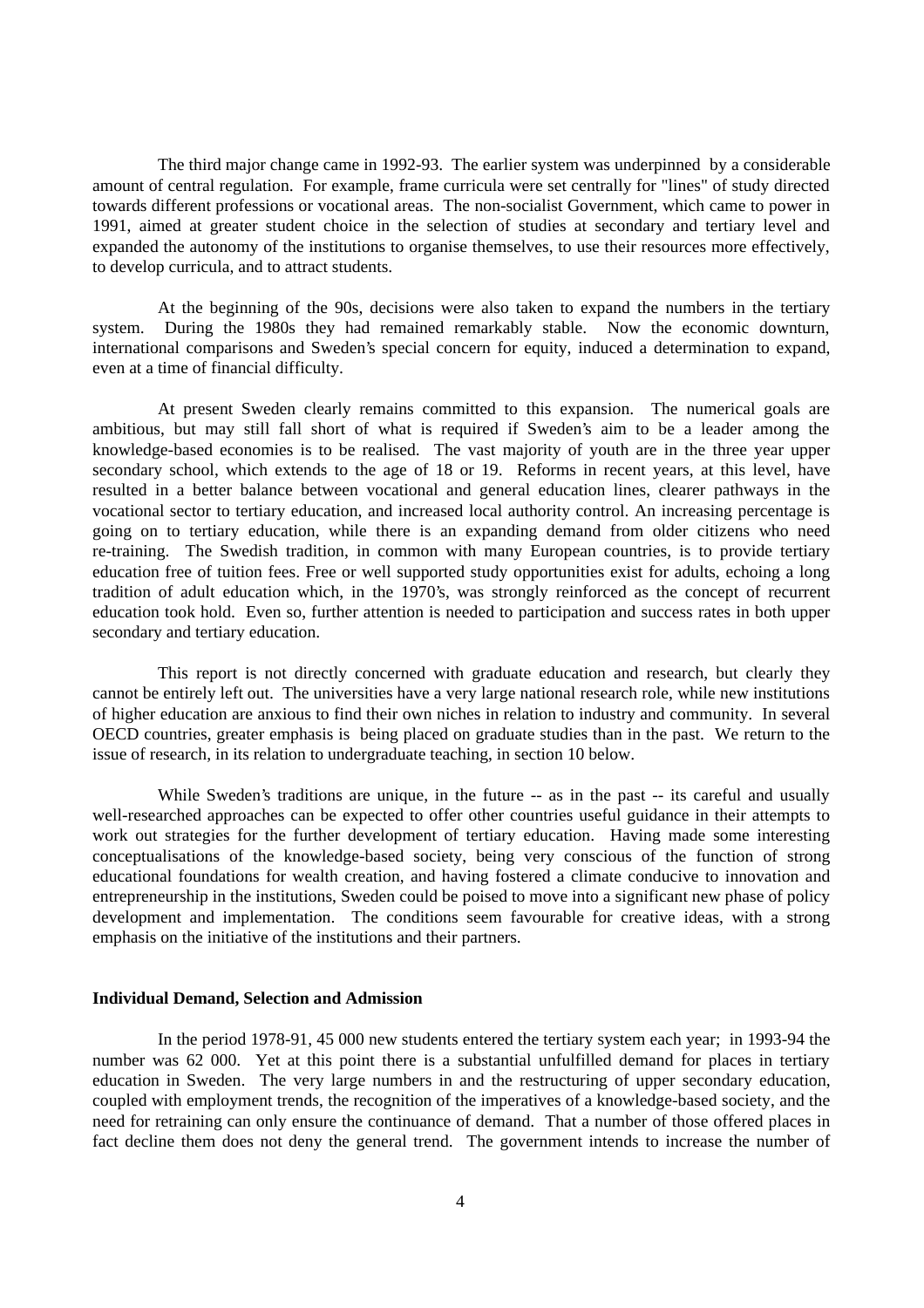places by 30 000 in the next triennium. While this increase is likely to help Sweden to join the leading OECD countries in terms of participation rates, it may still be insufficient to establish parity with those countries with which she wishes to compare herself for competitive reasons.

It may be premature to suggest that, in some form, tertiary education will become the norm for Swedish people in their twenties, as upper secondary education has now become for youth. Nevertheless, as in several other countries participating in this review, an important cultural shift does seem to be occurring: the twenty-three year old Swedish person of the future may be enrolled in a tertiary education programme, combining this with part-time work, travel and some form of partnership or family life.

This is to speculate but not independently of the mounting evidence. As for tertiary education, the nature of that demand is no longer so predictable as it was, and, though there is a widespread conviction that Sweden needs more scientists and engineers, different programmes are being adapted to the signals that the market may give and to client preferences. More students are in fact choosing humanities or social sciences than natural sciences or technology. It is expected that demand for economics and some technical specialisations will decline. There is a tendency for young students to prefer programmes leading to occupations in service industries. It is also recognised that, for this as for other reasons, the system needs to offer a greater range of educational and training opportunities. As against confidence in choices in the market place, there is a view that fields of study for which there is a declared national need should be made more attractive, but this is no easy matter.

The expansion of choice at the senior secondary school, where almost all students now enter three-year courses, coincided with greater freedom for institutions to set the criteria for selection at tertiary level. Before the 1993 reform there were national rules for admission to most national programmes of study, handled by a central authority, and based on the national programmes of the upper secondary school. This system was abolished in 1993 and power was given to the institutions to decide upon very general requirements, earlier decided upon centrally, and selection criteria (within a very general central frame regulation). Increased freedom of choice was the objective. In a further set of changes, national guidelines have been recently reaffirmed.

Entry and selection criteria for tertiary education will always affect the choices made by students at the upper secondary level. The challenge is to secure that admittance rules will affect students at the upper secondary level in a positive way. It ought perhaps to be seen as a failure of the upper secondary school system if too many of those who at some stage enter tertiary education need not three but four years of secondary education to meet admission requirements. On the other hand it is of course positive to protect most pupils from dead ends and give individuals the possibility to reorient. Moreover, in raising the issue of "failure" we are not suggesting that there is no role for tertiary education in reconsidering its own entry requirements and especially the facilities provided for student orientation and guidance. The general point is the need for a still closer articulation of policies and procedures for the transition from secondary to tertiary education. Admission requirements are but part of this but they do provide signals which need further attention by both sectors.

Good information is necessary. For the choices that need to be made on completion of secondary education or in taking up tertiary education after a period of work, travel or child rearing, both clear and timely information and equitable and efficient admission procedures are necessary. They need not be an infringement of institutional autonomy, but they do require well co-ordinated action consistent across the country. This is being sought in policies now in place. Students nevertheless pointed out to us how difficult it was to plan their future. An unduly complicated system may also favour those who have parents with an academic background rather than first-generation recruits. There is a recognition that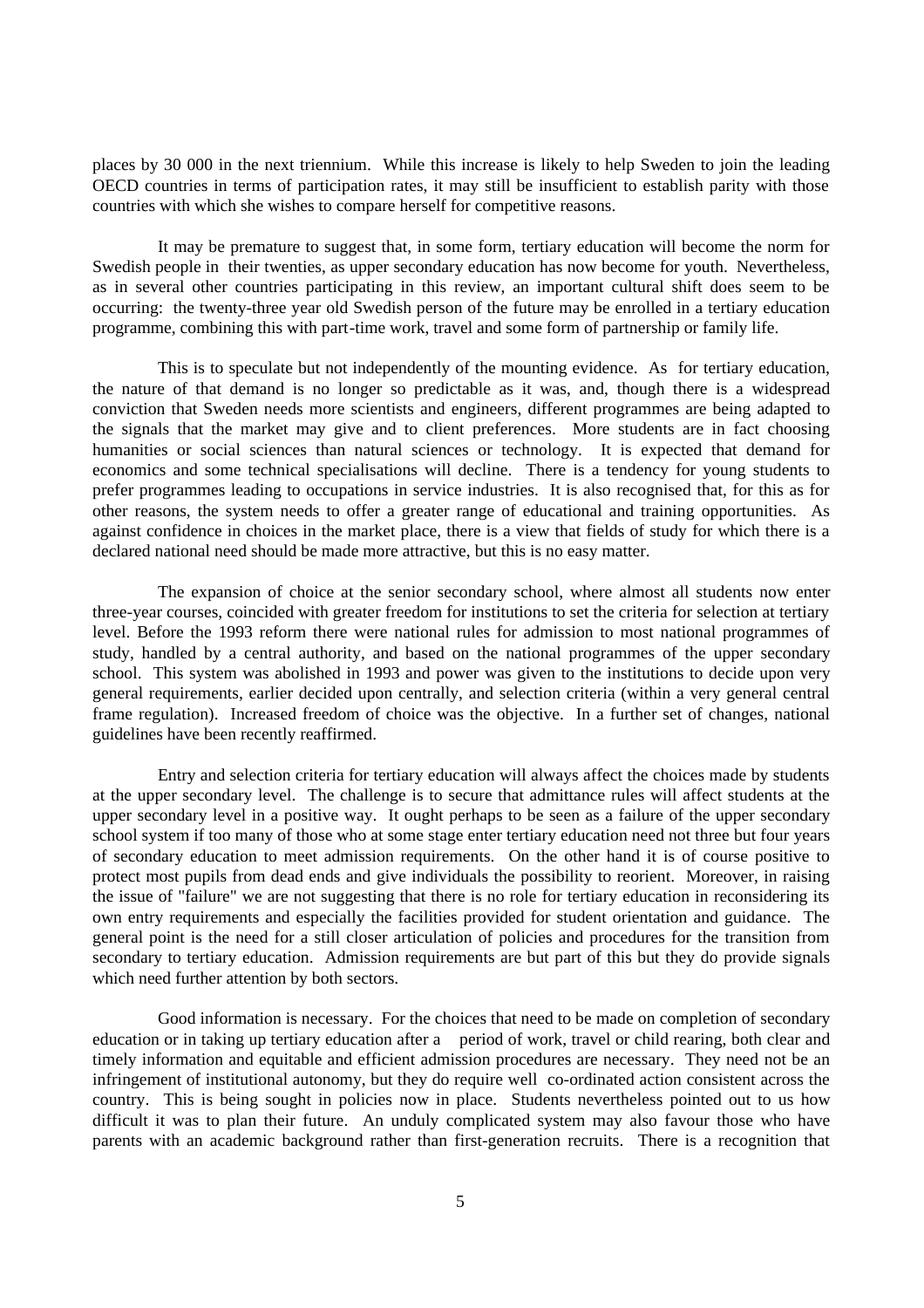strong, national-level decision making is required. Very soon after our review visit, the government presented proposals of strengthening national co-ordination, and during the Spring 1996 session these proposals were accepted by Parliament. The National Agency for Higher Education has been authorised to settle, in consultation with the higher education institutions and the National Agency for Schools, a number of standard qualification requirements, formulated in terms of knowledge acquired in the upper secondary school. The Agency decides which of these requirements is to be applied to nationally regulated vocationally oriented programmes, while the universities and university colleges themselves decide which to apply to any other programme or course. In this way a national framework has been created, facilitating the overview for prospective students and their families as well as for the secondary schools and their teachers and counsellors. The National Association of Universities and University Colleges has played an important role in the dialogue preceding the decision on standard requirements.

Examples of tertiary/secondary liaison interested the review team. Teachers at the University of Stockholm meet with teachers in the upper secondary schools in the Stockholm area and close contacts exist in the university colleges visited. But, irrespective of whether the single institution has a recruitment base for students of local or national character, we question whether the potential for contact with upper secondary schools in the local area is being used to a sufficient extent. There could be scope for a division of labour: the institutions of tertiary education could simply divide the country amongst them, not to seek students merely for themselves, but to promote secondary/tertiary transition more generally. It may also be necessary to put more effort into the last year of lower secondary school where important decisions on future education are taken. Institutions are working individually on these matters but the experience of all countries participating in this review suggests that transition issues require greater attention: more mutual knowledge of -- and indeed respect for what each sector is doing; more frequent and action-oriented personnel contact; more effort to harmonise teaching and study practices in the upper years of secondary and the first year(s) of tertiary; more frequent, up-to-date flows of information to prospective tertiary students; more and better guidance and orientation; and -- as already remarked -- improved selection and admission procedures.

The need for and nature of possible foundation year studies or other forms of first-year orientation towards tertiary education is a highly contested issue in many countries. As with selection and admission procedures, it is part of the wider concern, namely that transition and orientation towards tertiary studies have received too little attention. This issue requires further investigation and analysis not only to draw out the specific problems but to identify and disseminate successful responses to them. The question, which the reviewers wish to raise, is whether there may be value as the numbers of those entering tertiary studies continue to raise, in considering a new kind of orientation year, with increased emphasis on study skills.

While numerus clausus exists, selection and its problems are unavoidable, and the expansion of the system suggests that attempts to overcome them must include new forms of teaching, changes in curricula and new directions for student learning. We return to these matters later in this report.

Numerus clausus does, of course, limit choice as well as opportunity. Some students may end up attempting programmes for which they are unsuited or feel unmotivated, not being able to enter those of their first choice. Some will defer entry to tertiary institutions while trying to build up the qualifications to enter a particular programme. Others, seeking to construct programmes of their own within an institution, may find it difficult as a result to realise an individual plan of education. Clearly there are arguments not for expanding without respect for quality, but for making sure that there is diversity within the unified system. This needs to be in terms of institutions, programmes and content of study but also in how, when and where students learn. Rigid views about standards and quality can stand in the way of moves of this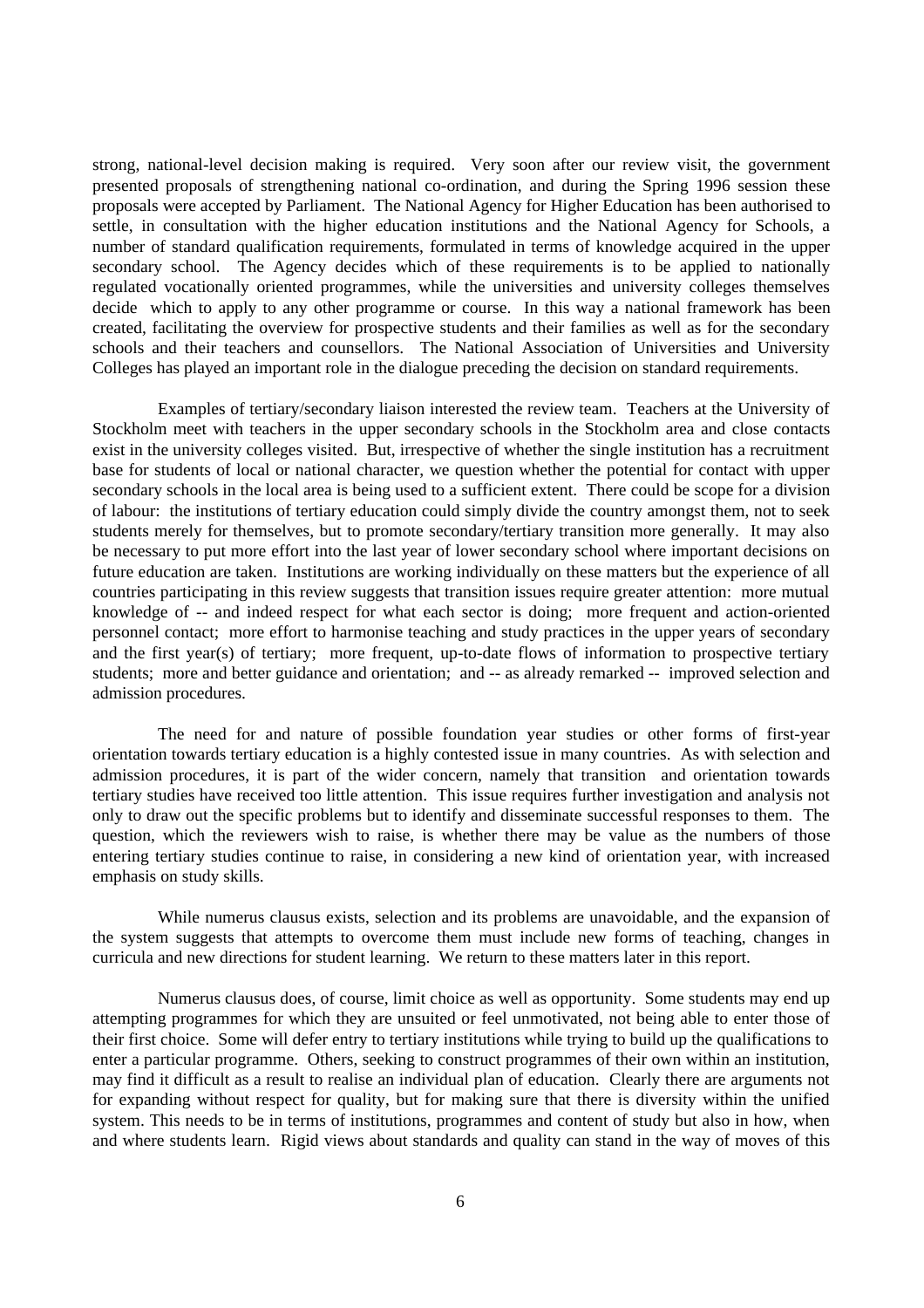kind. In the mass systems that have now emerged it is essential that there be a fresh approach to redefining, maintaining and where necessary strengthening quality. We return to this point in Section 5 below.

## **Access, Equity, Efficiency**

While there are high levels of demand, and, after a period of slow, or no growth, demand is increasing, access is still affected by social status. The Swedish authorities are conscious that this is not in accord with their progressive traditions and policies, and that it risks a waste of the talent that the country needs to turn to account. Thus the new higher education institutions in the Stockholm area and in Malmö are being designed to address some of this need. The regionally-based university colleges also have an important role to play in this respect. But by themselves, more or different kinds of institutions are not enough. Tertiary education everywhere still has a strongly meritocratic character. This is to a degree inevitable and has indeed often been promoted as a significant contribution to equity and social mobility. Yet, the culture of tertiary education even in its wider reaches is still inimical to certain sectors of society; more radical changes are needed to open the doors to a wider range of talents, interests and socio-economic backgrounds than hitherto. Sweden, with its strong interest and experience in developing equity policies and in well-conceived national policy frameworks, is well placed to provide international leadership.

By contrast to several other OECD countries but in common with much continental practice, there are no tuition fees in Sweden, and there is no disposition to introduce them. Subsistence support (loan and grant) is available for up to six years for full-time students and for half-time students. The grant portion is 28 per cent. Repayment of loan is income-related, and begins not less than six months after the final receipt of study assistance, at a rate of 4 per cent of annual income. Currently it is thought that the loan forms too high a proportion of the support. Many students will never be able to pay it back by age 65 and this fact introduces an element of incoherence and inefficiency into the funding system. Even on fiscal grounds, it is thought, it might be better to increase the grant and set the loan at a realistic level that will mean that it can be paid back. In June 1996 a government commission proposed an increase of the grant portion to 40 per cent and some changes in arrangements for loan repayment. At the time of writing no policy decision had been taken.

Equity can be considered geographically, as well as by way of economic and social status. The reform of 1977 was designed to enhance access throughout Sweden, strengthening relations, and developing links between the older universities and the regional university colleges. More recently this has been backed up by stressing regional responsibility for secondary provision and, by implication, for tertiary provision as well, and by the decision to establish new university colleges south of Stockholm and in Malmö (close to the University of Lund). The areas chosen need further development socially and economically and education has a major role to play. In the southern Stockholm area, for example, fewer pupils from upper secondary school traditionally go on to tertiary education. Regional arguments, or rather perhaps arguments of social equity, thus have been used for the establishing of new institutions even within metropolitan areas.

Not only the universities, but also to a certain extent the university colleges, are, however, national in terms of their specialisations and their student enrolments. No system can expect to provide everything for everyone everywhere. But there may indeed be some tension between local obligations and national aspirations. Moreover student preferences for the large urban institutions need to be balanced by vigorous policies for the smaller regional centres.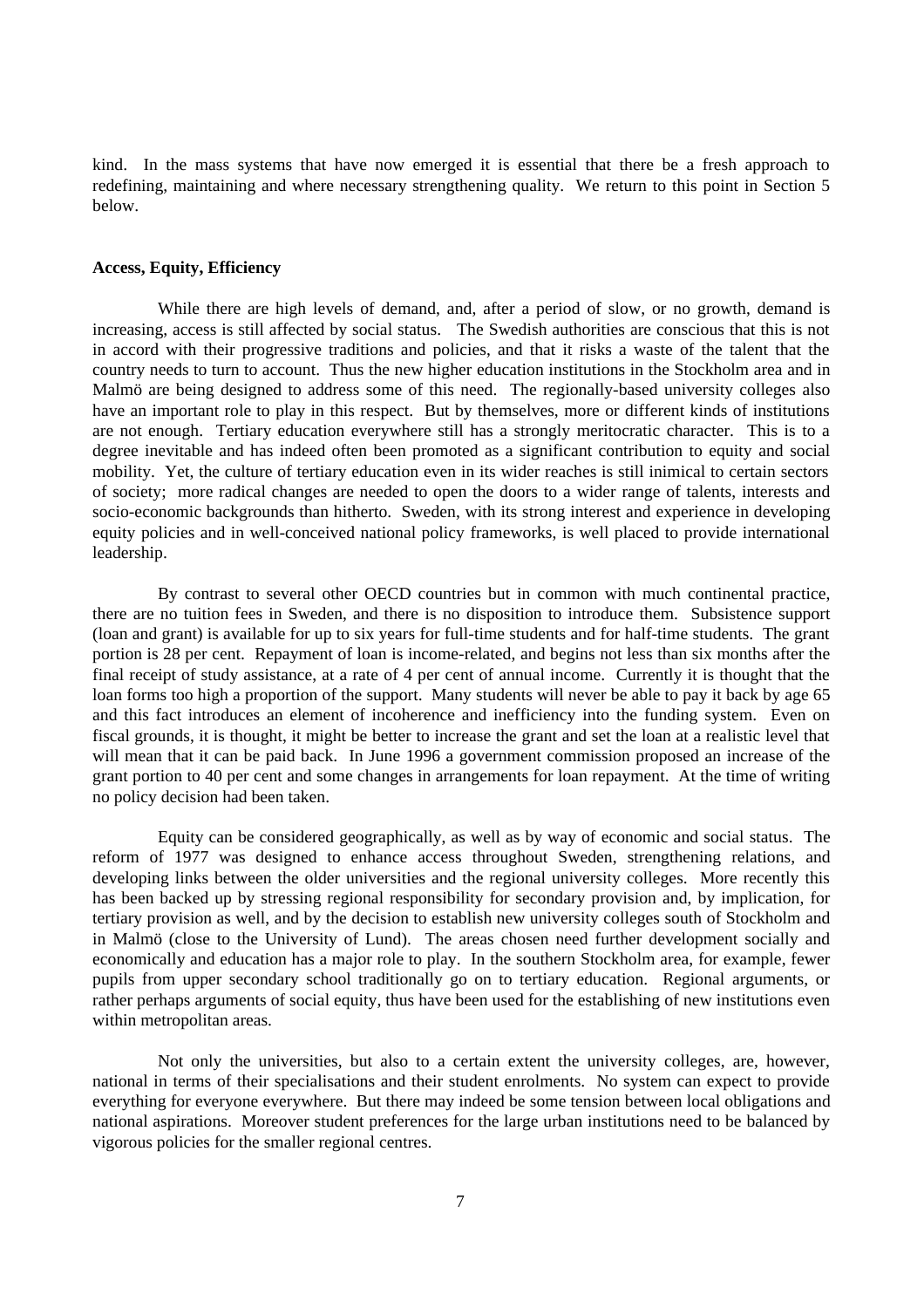Before leaving the topic of equity, we have a remark on the matter of age. This is of particular concern, given that a phase of rapid growth in enrolments is following a phase of relative stability. To what extent should the numbers be drawn directly from those now leaving the secondary system and to what extent from older citizens who could not or did not take up the opportunity earlier? To those questions is added a third: in what ways can the system respond to the demand for retraining that the demands of the economy are likely to put on those currently employed or having to change their employment? It is, of course, not merely a matter of numbers. Older would-be students are likely to have greater domestic commitments and to be less able to take up full-time study. Sweden compares well with many other countries in engaging adults in study. However, the tertiary system may still not be sufficiently flexible in this respect. Even the funding of institutions prompts them to favour younger full-time students in regular programmes, a common tendency in public systems.

Virtually 100 per cent participation in upper secondary education is a target well in sight. Coupled is the goal that 100 per cent of each age cohort shall be generally eligible for tertiary entry. To achieve this while maintaining high standards will be more of a challenge. That, it was said, does not mean 100 per cent will enter, for not all will want to. But, as we have suggested, it must generate demand. The goal is a clear target for quality improvement and appropriately recognises that there is all too often a very weak economic role and only a limited social role for those with low educational attainment. A new goal is being set and it implies a different concept of standards. Just what is meant by high standards when virtually 100 per cent of the age cohort complete upper secondary education and qualify for tertiary education is an issue yet to be satisfactorily resolved, not only in Sweden but throughout the OECD membership. However that matter is resolved, it would be naive to suppose that entry can continue to be denied to those who have qualified. This point has equity and financial implications not easily addressed. Expansion is continuing and the pace may well reflect the overall budgetary situation. In keeping with the policies of national steering, transparency and equity, the government may wish to make a clear statement about targets as distinct from a general goal of expansion. Regardless of this, Sweden has demonstrated a striking commitment and new levels of knowledge and competence throughout the society by its goal of 100 per cent eligibility for tertiary entry.

## **Regionalism**

The review team had the pleasure of visiting two very interesting regionally-based university colleges. The university college in Karlskrona/Ronneby is a modern institution which specialises heavily in IT in close co-operation with the local authorities and local enterprises. The county of Blekinge, where the university college is situated, is severely hit by unemployment mainly by unskilled or semiskilled labourers. Due to their skill profile, these people will probably not be recruited into the companies in the information technology area. Their needs are real and important but fall outside the scope of this review However, a powerful and expanding array of industries in different fields of information technology requires highly educated staff. Enterprises are working closely with the university college in course planning, design and delivery and students have opportunities to carry out some of their studies in or in close association with enterprises.

Similar opportunities exist for students in the University College of Orebrø. That institution numbers among its interesting developments responsibility shared with a highly innovative local entrepreneur for the education of future chefs, and other hotel and restaurant personnel. Close relations are maintained with other sectors of the business community, for example in courses in the social sciences. The future academic strength of this and of similar institutions is being enhanced by the appointment of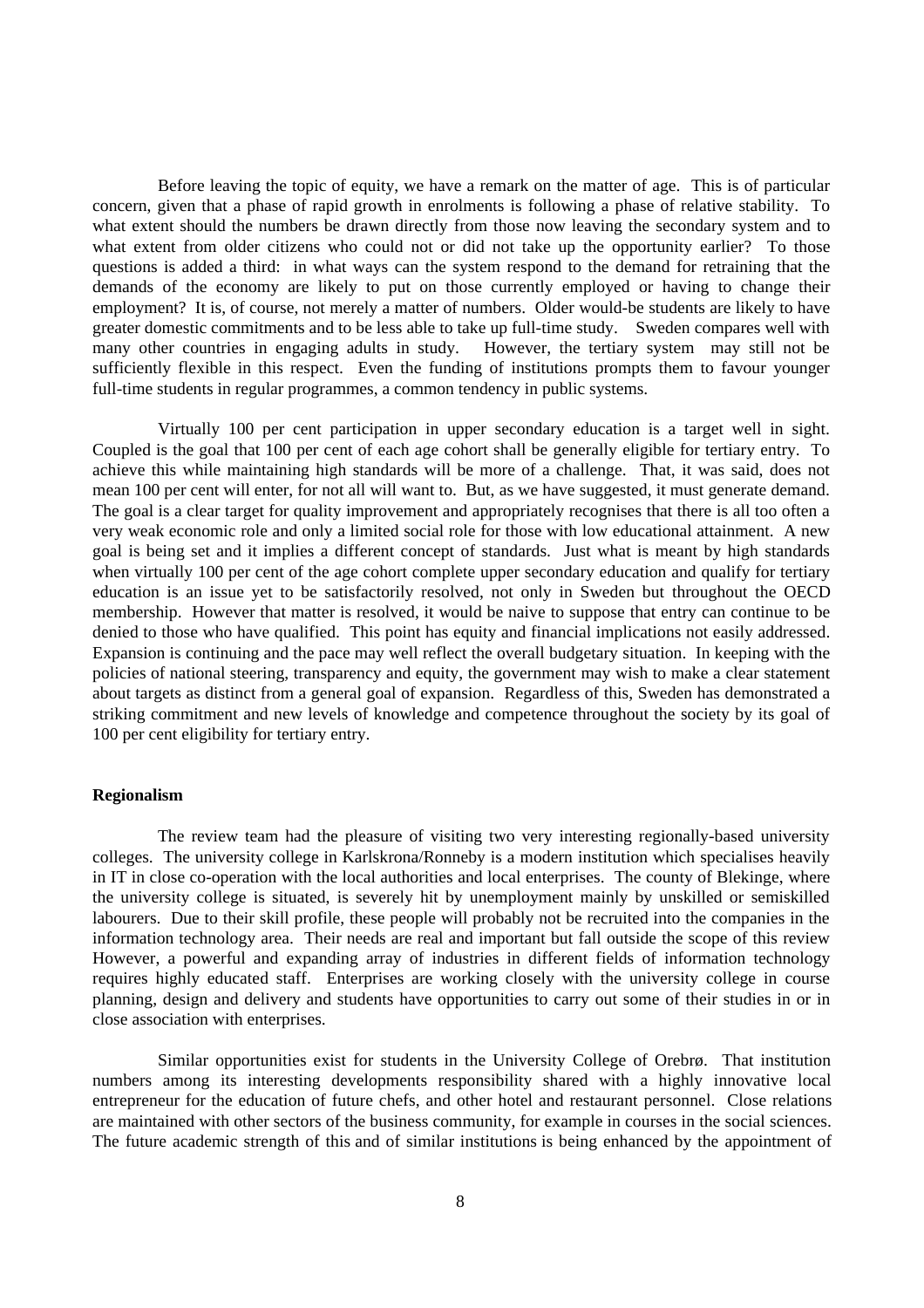professors -- in the case of Orebrø in close association with the University of Uppsala. We strongly commend the care being taken to build up academic profiles and the highly supportive role being played by the older universities.

The regional institutions are striking examples of the combined efforts of national, regional and local authorities, of the public and private sectors, to collaborate closely in setting new directions for tertiary education. The purpose is not short term adjustments to a fluctuating labour market but to ensure that the overall activity of the institutions has, as one of its major orientations, economic development of the region in which it is located and opportunities for students and staff to work with the enterprise sector. The institution itself, by virtue of its payroll and scale of operation, is a significant economic actor both directly and indirectly. By working in close co-operation with the public authorities and enterprises, it can strengthen this role and participate in the achievement of regional growth on a number of fronts. Undergraduate students can benefit in many ways including closer contact with the working world. Given the rather unbalanced profile of employment in Sweden, to which the OECD Jobs Study Follow Up has drawn attention, and the need for a more entrepreneurial climate and greater private sector growth, these regionally-based partnerships are of considerable significance.

### **Governance and Decision-Taking**

The Swedish tertiary education system consists of 7 universities, 16 small and medium sized university colleges, 5 institutions of research and vocationally oriented higher education and several special institutions for nursing, fine arts etc. Legally the tertiary institutions have been treated as a unitary system since the reform of 1977. The Higher Education Act of 1993 places the institutions directly under the Ministry of Education with no intermediate body of governance related to funding and steering. (The Swedish University of Agriculture is the responsibility of the Ministry of Agriculture.) The Ministry is small, and the new National Agency for Higher Education has been given responsibilities in quality audit and quality enhancement, in the accreditation of degrees and in supervising the application of the legal framework. The Agency is not superior to the institutions, which receive their assignments directly from the Parliament and the Government. Consensus is sought in defining the objectives, funding levels and overall steering of the system. There is close and frequent contact between the institutions and the central Ministry, the Agency and, increasingly, regional authorities. The scale of the system is such that people know each other and can communicate informally, resulting in a considerable sharing of experience and of aims and values. We return to the work of the Agency in the following section.

The nature of co-operation between the Ministry and the Parliament, between the Ministry, the National Agency and the institutions seems to be oriented towards the finding of common solutions, perhaps with fewer conflicts and differences among points of view at the different levels of the system, than in some other member countries. A key role is played by government commissions, sometimes one-person commissions, who both seek consensus and draw up recommendations.

At the national level Sweden thus preserves a deep sense of cohesion and a desire for consensus. There is, at the same time, a readiness to discuss and to innovate. To some extent that is assured institutionally by these arrangements. In addition, the parliamentarians are deeply interested in educational matters and we had a most valuable and interesting meeting with the all-party education committee. It is important that Ministry and Agency provide material to the parliamentary committee in a form that enhances its understanding and facilitates its role. Several members of this parliamentary committee, expressing their close interest in the current stage in the evolution of the system, called for even closer communication and dialogue.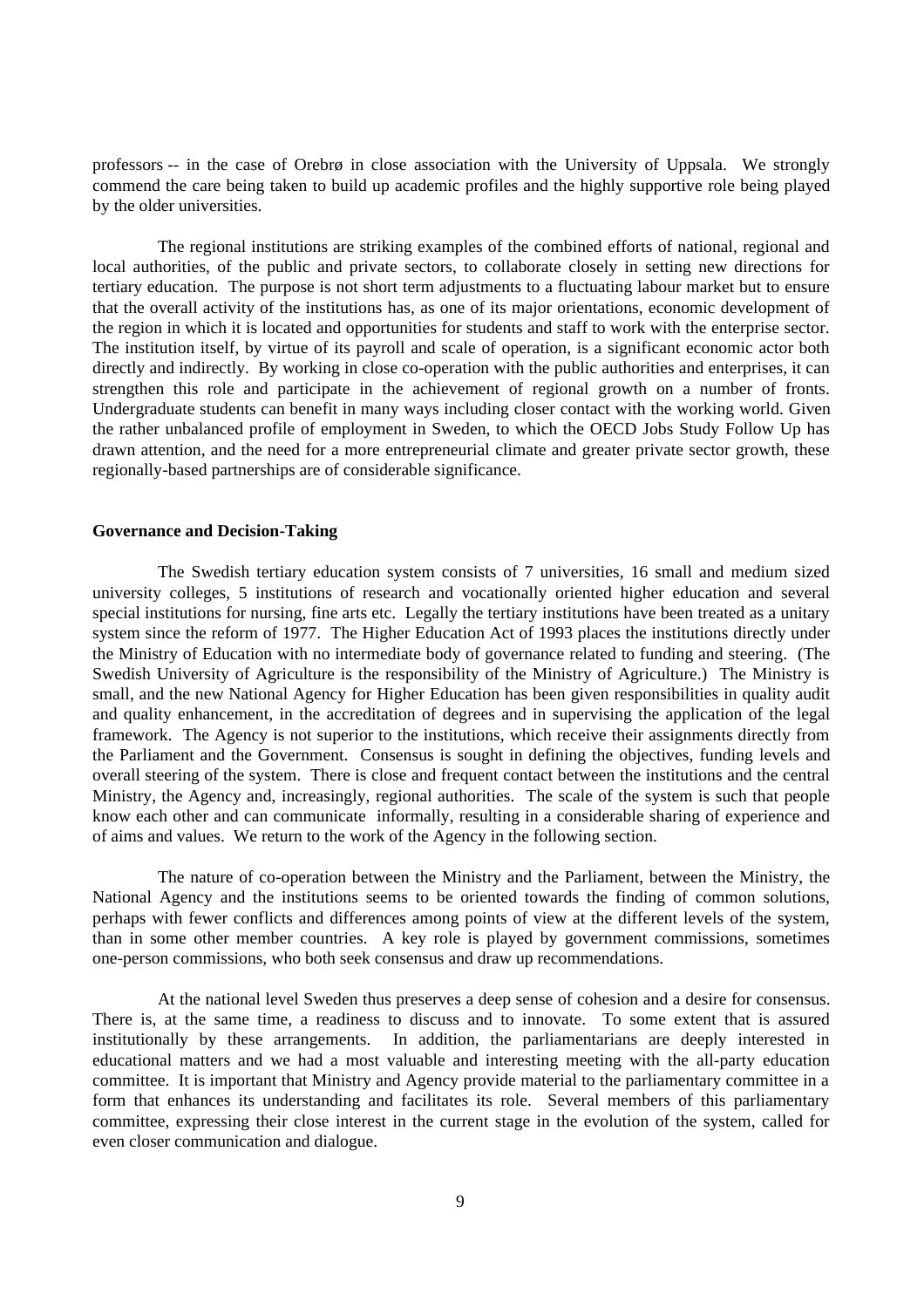A mixture of pluralism and consensus is sought not only at the centre. Decentralisation has been another objective, particularly since the early 1990s. Some turbulence has ensued and this is inevitable. At the centre, there is a tendency to question both whether decentralisation has gone too far and whether it has gone far enough. In fact institutions have responded to a new sense of autonomy by a variety of initiatives, while municipalities, and regional bodies pressed in part by labour market problems, have also been active in taking up their additional responsibilities. There is some sense indeed in which the system is seen to be attaining a new balance.

For its part, the review team felt that the gains of the overall moves towards devolution of responsibility to institutions and the growing role of regional authorities considerably outweighed the drawbacks. The scale and rapidity of change were bound to bring problems. Adjustments take time. The transitional difficulties are not, it believes, arguments for a return to centralisation. Nor did it find that that view was common. Clearly Parliament, Minister and Ministry have the fundamental role of setting directions and steering the system. The real challenge is not this but calling forth the energies and expertise of all the actors. The follow-up role of the Agency for Higher Education is of great importance in furthering a new culture which draws together both central and local elements of the system

Given the effective operation and the widespread acceptance of the concept of national steering, and the opportunity the National Agency of Higher Education has to provide very comprehensive monitoring -- and guidance -- there is a case for further extending the decentralisation process. The reviewers were struck by the informed interest shown by regional authorities and regionally-based enterprises as they were by the creativity and strength of the institutions. Avenues could be explored for even greater involvement by regional government and the enterprise sector -- in partnership with the academic community and central authorities. If a more entrepreneurial climate is to be established, the tertiary institutions have key roles to play. The same point applies to decision-making and the exercise of responsibility within the institutions and we welcomed evidence of moves in this direction.

The Higher Education Act is a framework for regulating a decentralised system of higher education. The Act mainly sets principles for the structure and tasks of the system; it regulates the relationship between the central level and the institutions; it regulates internal organisation and institutional procedures to a very small extent. The Act, however, regulates the rights of professors and other teachers and establishes rules concerning their competence and obligations.

Each institution has a board with full responsibility for all institutional matters. The institution has a Vice-Chancellor (rector) as a leader for both educational and administrative matters directly under the board. The Vice-Chancellor is elected in an internal process but appointed by the Government after a proposal from the board. The Vice-Chancellor is today, according to governmental regulations, chairman of the board, though there is a proposal, whose point we see, that she/he would be a member but not the chairman and that one of the external representatives would then chair board meetings. The Government appoints the majority of board members (see above). Teachers and students are represented on the board whereas representatives of the employees have the right to be present and speak in board meetings. Deans, and in the university colleges heads of departments, are appointed by the Vice-Chancellor after an internal election process. A dean or head of department may in principle also be dismissed by the Vice-Chancellor. Proposals are now under consideration for various changes to institutional governance. They include an external chairperson and an appointed (not elected) vice-chancellor. If adopted, they will set new targets for senior recruitment policy, institutional management and senior staff development programmes. There is an opportunity here to reduce existing rigidities and to foster initiative, creativity and a sense of individual responsibility among faculties and departments, staff and students.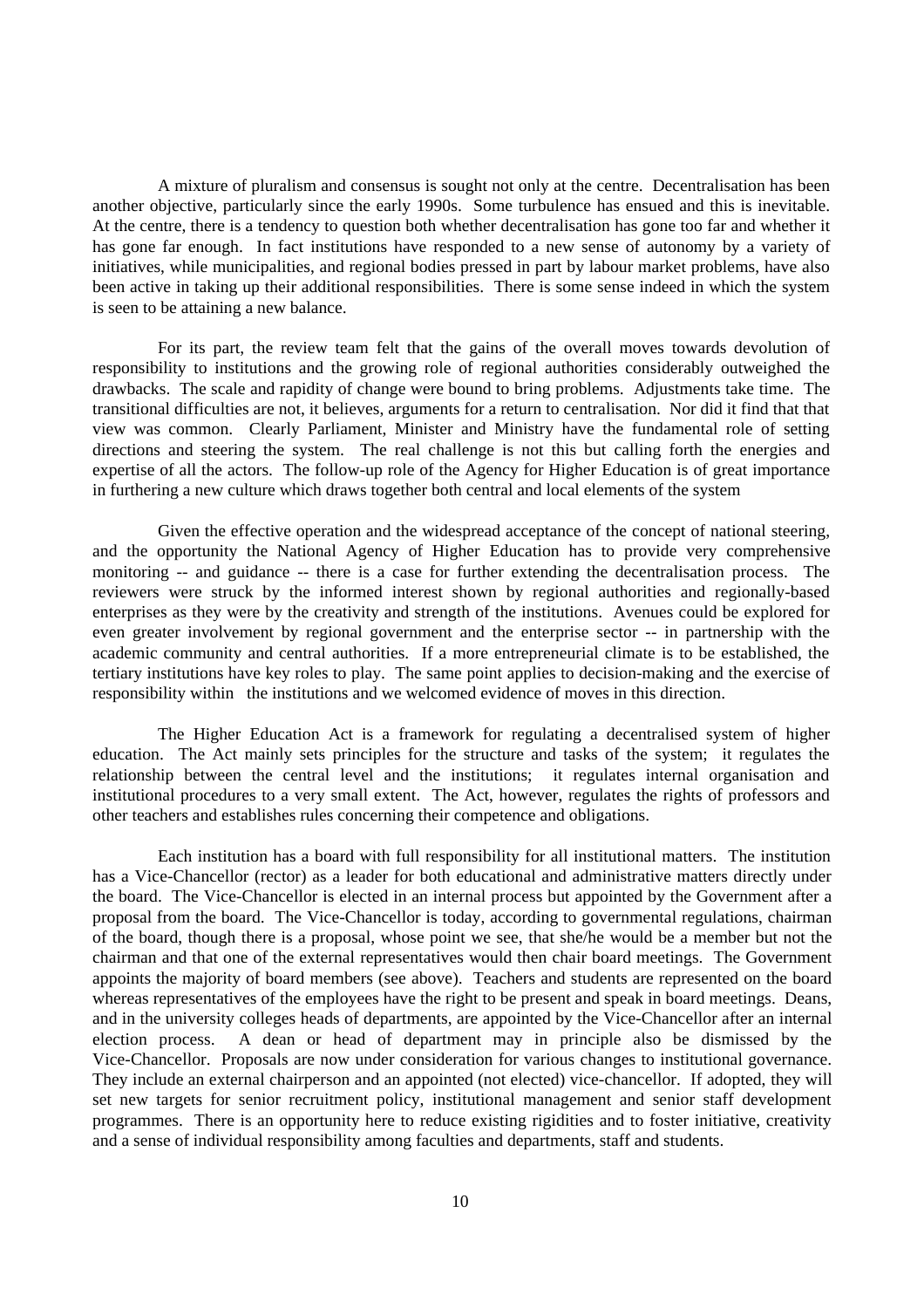The Act allows the institutions considerable flexibility. But with the process of decentralisation, it becomes more important for the institutions themselves to develop appropriate structures for governance, for the development of curriculum, and for the maintenance of quality. Many autonomous universities in OECD countries have, for instance, institution-wide academic boards or senates where academic issues are discussed and new and existing teaching programmes vetted. The prospects of interdisciplinary approaches can be more readily explored and departments and faculties be informed of best practice.

In Sweden the university/university college board does not deal with academic matters. This strengthens the position of the Vice-Chancellor while leaving intact the prerogatives of faculty, departmental and subject committees. It is important that institutions pursue appropriate internal procedures in respect of academic decision-making and include students therein in decision-making at all levels. Establishing a supplementary academic board or committee would be one way of securing interchange of views and communication across the faculty or department borders. An academic leadership that influences the education and research policy of the different departments and individual staff members needs to be built upon academic authority within and between the disciplines and their various outreach arrangements. The Vice-Chancellor therefore needs to use faculty and department leaders to build up an academic leadership. At the University College of Örebrø the intention was not to build a departmental sub-structure beneath the faculties. Whether this will make real academic leadership possible remains to be seen. The direction favoured by the review team would see a strengthening of both collective academic decision-making and individual responsibility within the institutions, greater participation by outside members of governing bodies, increased efforts to engage external expertise in the teaching and learning processes, and enhanced managerial authority for the executive head and his/her senior team. A combination of the "collegial" and "management" styles of governance and decision-making would seem most appropriate in a situation where increased demands are being placed on the institutions and they are being assigned greater responsibility.

In some other systems, autonomous university institutions proceed by collaboration as well as by competition, and establish forms of institutional collaboration. Sweden might further develop its newly created Association of Universities and University Colleges. Institutions in a tertiary system have much to learn from each other, and such a body can facilitate the maintenance and development of contacts among the institutions as well as among their staff and with the wider world. Even where institutions are disparate in background, size and resource, that will be worthwhile.

The development of curriculum in university level institutions in Sweden appears now to be highly decentralised. While the earlier system of "lines" has left a legacy in the form of a Degree Ordinance, where the different general and vocational national degrees and the normal length of studies for obtaining them are fixed, institutions have a high degree of autonomy in developing the content of programmes and courses. Nationally, since the 1977 reform, programmes and courses are reckoned in terms of points, 40 representing a year's academic work. Assignment of points to particular blocks of work and determining appropriate levels of difficulty appear to be matters for the institutions concerned, and for the staff within them. That increases the need for good systems of academic approval and quality assurance within institutions and for inter-institutional collaboration, particularly if students are to have the opportunity of carrying credit from one institution to another.

Institutions are free to decide on the number of students to admit to different types of studies as long as requirements for the minimum numbers set by government are met, except that the government sets minimum and, in certain cases, maximum numbers for vocationally-oriented programmes.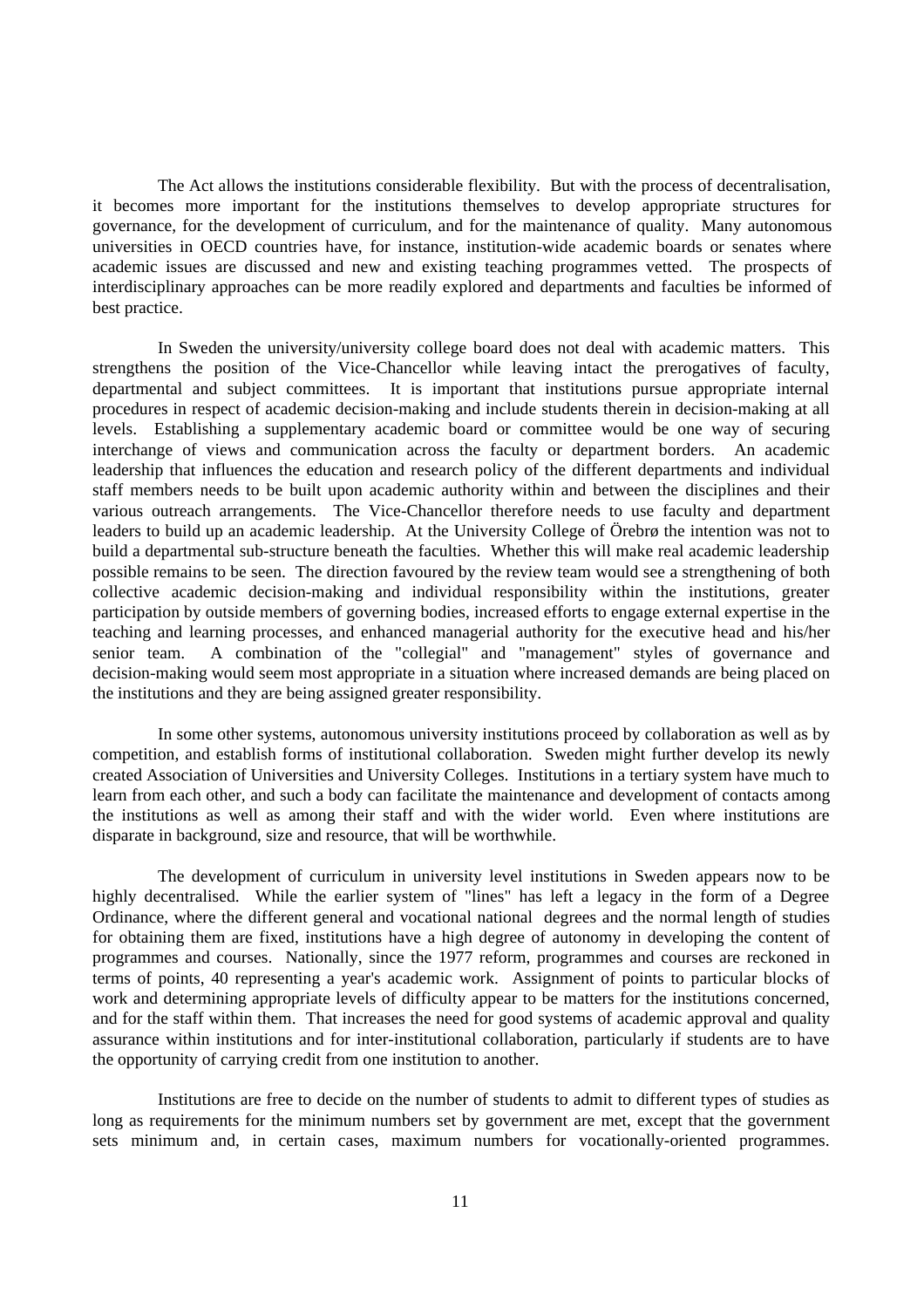Specialisation within disciplines where the institutions are granted the authority to award degrees is also an institutional matter.

In some OECD countries, institutions develop "profiles", which are negotiated with government especially for funding purposes. Profiles relate to overall student enrolments, areas of disciplinary specialisation, the discontinuance of existing and the introduction of new disciplines or professional fields, capital works, and recurrent funding. Profiling may be a helpful means of reconciling centralisation and decentralisation, balancing between government and institutions. It may also be a means, not of stopping competition, but of turning it to account. Discussions by inter-institutional bodies -- The National Agency for Higher Education and the Association of Universities and University Colleges -- might help to develop such profiles and avoid undue repetition of programmes and other initiatives. The Agency certainly has an opportunity to strengthen and enrich dialogue between the government and the institutions.

# **Quality**

Decentralisation after a long phase of centralisation, makes the adoption of quality assurance systems essential. The funding mechanism points the same way. Funding by results set against national goals and priorities must not mean loss of quality.

In keeping with the spirit of decentralisation, quality systems must centre on the individual institutions and parts thereof. They have the main responsibility for sustaining quality and they must have adequate procedures. The auditing activities of the National Agency should support such an institution focus. It should put its emphasis on academic audit, that is, on making sure that institutions have adequate procedures in place. The present practice entails a three years cycle, directed by the Agency, within which institutional self-assessment is the key procedure. The focus -- at present -- is not the institution as such but the disciplines. The purpose is not to fund according to the results of the quality assurance process but to identify problems and work out ways to resolve them. The Agency has in fact responsibility for conducting evaluations from different perspectives: accreditation of programmes and private institutions and university colleges; accreditation of professorial chairs at university colleges; quality audit; national programme evaluation. Still at a relatively early stage, the work of the Agency will become increasingly important as a contribution to repositioning undergraduate programmes and the development of teaching strategies. The test will be, not so much the ability of the Agency itself to oversight or undertake significant audit and evaluation procedures -- which is considerable and has already been exercised to good effect -- but the match between these functions and the readiness of the institutions to make positive and constructive responses. Follow through is thus important and this might usefully include a particular focus on the developmental tasks facing the institutions.

An example of how institutions are evolving their own procedures is the University of Uppsala where a "total system" approach has been adopted under the leadership of the chair of the university's quality assurance group with emphasis on longer term appraisal of performance, on inputs as well as outputs (how to attract good staff and good students), on dialogue with staff and between staff and students. Academic leadership, especially at the departmental level, receives close attention and the Uppsala quality assurance group highlights the need for a variety of evaluation approaches, at the departmental level. Is all this unduly incestuous? The chairman thinks not, as the group operates with an international advisory panel, reports to the University Board, and participates in the international quality debate.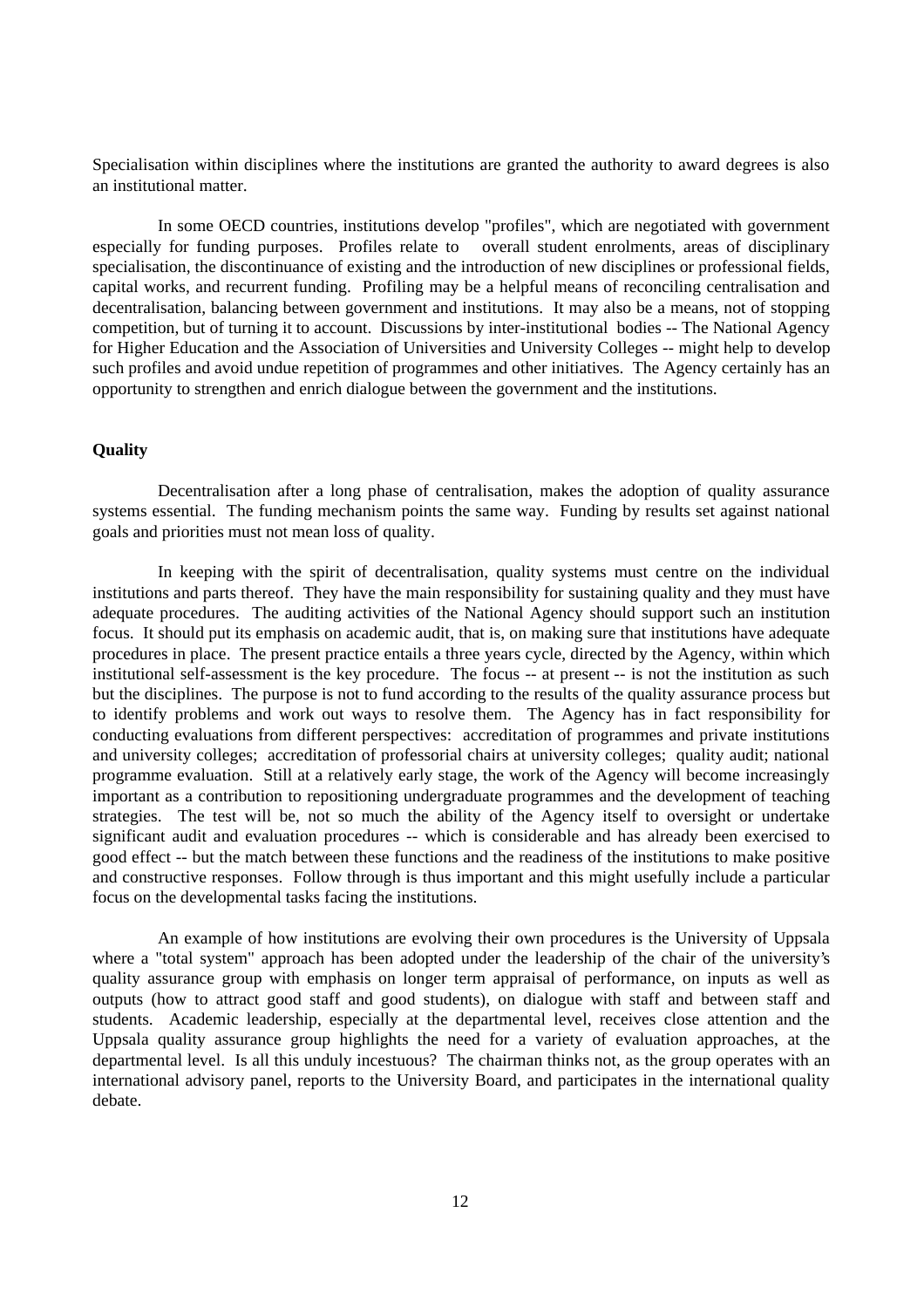Alongside such an approach the national agency is developing appropriate measures for the national evaluation of disciplines. The present "Nordic" thrust in discipline reviews could perhaps be further internationalised.

Given the number and range of academic disciplines, moves to develop interdisciplinary studies and the relationships being established between academic subject matters and work experience, traditional discipline reviews will no longer suffice. The Agency, working with the institutions, will have an interesting and significant task in redefining the discipline-review concept to adapt it to changing institutional realities and social and economic needs.

## **Employment Prospects**

The upward trend in unemployment experienced in most OECD countries over the 1980s and 1990s has been of special concern in Sweden: the unemployment rate which was around 2 per cent of the labour force in 1980 peaked at 8 per cent in 1993. The protracted recession that began in 1990 triggered a 14 per cent decline in total employment by late 1993. A long period of full employment had shaped the Swedish approach. So, of course, the downward employment trend resulted in a deep sense of concern for social cohesion. In recent years, education policy, particularly at the upper secondary and tertiary levels has been more closely related than hitherto to the labour market.

The transition to working life has become increasingly difficult. As in other countries, youth and young adults (15-19, 20-24) have higher unemployment rates than mature adults, for which there are many reasons. What is disturbing, however, is that the unemployment rate of 20-24 year-olds relative to the total unemployment has inched upwards since 1970 and peaked at about two and a half times in the mid 1980s. Since then, the ratio has fluctuated a little but not diminished significantly despite a favourable demographic profile. At the same time, the employment/population ratio for young adults (20-24) declined very sharply over the 1994-93 period and is only now beginning to trend upward.

From the labour market perspective, however, there are good reasons for the increased demand for tertiary education. Despite the expansion of tertiary education provision, employment experiences of graduates are still very favourable. The unemployment rate of individuals with some form of post-secondary education is about half the total unemployment rate and the unemployment rates for those with post-graduate degrees is only one-quarter. In terms of earnings as well, the rate of return to university graduates has been one and a half times that of secondary school graduates and this differential has remained practically unchanged over the late 1980s and early 1990s.

The labour market context raises another question, namely the weight placed on various programmes and lines of study. There is concern in Sweden, as in several other OECD countries, that too few students are entering science and technology. This is often ascribed to inadequate secondary preparation in science and mathematics, and in turn perhaps to inadequate teacher training. But it is hard to be sure that students are not making the choice according to their personal values or in response to their perceptions of career prospects, which might be as realistic as those of opinion- or policy-makers, if not more so. In any case, there are several cultural and societal influences at work on young people's attitudes towards science and technology. It is not clear that action, confined to the education sector would suffice. Further research on the factors affecting attitudes and perceptions is required; it is likely that a community-wide effort, involving several sectors, will be needed. This is not to say that no progress can be made through educational initiatives. Courses at all levels can be made more appealing, more directly related to students' interests, and more engaging of their activities in and out of school-college-university.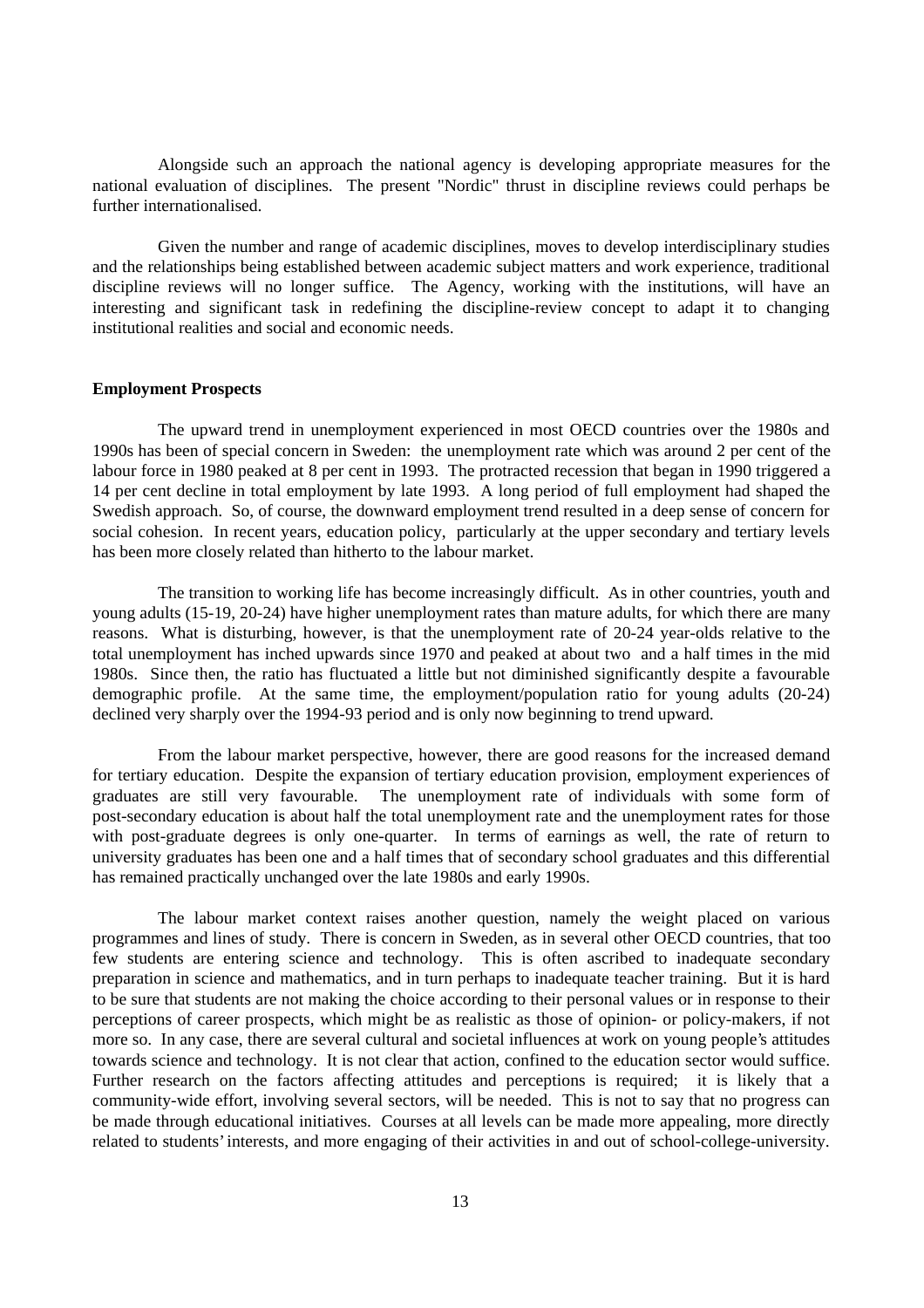Sweden could, with advantage study efforts being made in some other countries, including the U.S., develop quite new approaches to the teaching of science in the university. The Country Note on the U.S. (Commonwealth of Virginia) in this series of country notes will be of interest in this regard.

In the funding of student places, there must be some general guidance as to the number of places institutions may offer in the various fields, if only because their costs differ and openings on the labour market are changing. How precise should that guidance be?

Emphasising the role of the market, while yet promoting expansion, can create the impression for some that the object is merely to get the young off the streets. Education becomes not a way to employment but a substitute for it. Morale falls all round. Yet the very positive effects of tertiary education on employment and earnings should help counter such impressions.

There is of course, a contrary risk, partly arising from decentralisation and institutionalisation. All the more anxious to respond to the needs of new industries, tertiary institutions may tend to offer courses that are too narrowly focused. They may in the short-term lead the way to employment, and industries often like to have ready-to-work recent trainees at hand. But in the longer term graduates of this kind may not be in a good position to find further employment, or even undertake further training should labour market needs again shift with greater or lesser suddenness.

One perceived weakness in Sweden's vocational education system is its failure in meeting middle level skill needs, while the demand for such skills is believed to be increasing, especially as Taylorism breaks down and the service sector expands. The gap grows between what the upper secondary schools provide and what is available at the tertiary institutions. School-based vocational programmes require that 15 per cent of study time is spent on learning at a place of work. This is a welcome development; however, in practice it has proven difficult to find places. There is not much of a tradition for companies to get involved in vocational programmes offered by schools. Steps to improve this situation could include greater participation by business in curriculum planning; part-time teachers from business; exchanges between business and educational personnel; arrangements to ensure that education institutions have access for their students to the latest equipment and so on.

To meet the deficiency in intermediate skills and to develop pathways of further studies for people from the vocationally oriented programmes of the upper secondary school, Government in March 1996 set up a national committee to implement, on an experimental basis, the new vocationally-oriented programmes at the tertiary level, to come into operation in Autumn 1996. The plan is to provide 1700 places for (an average of) two-year programmes to develop middle level skills, covering both the manufacturing and service sectors. The programmes are targeted to upper secondary school graduates, but mature students can participate as well. The general eligibility requirements are the same as for the higher education. A key feature is that at least one-third of learning is at the workplace. Municipalities, universities and colleges and business are invited to develop and offer programmes. Quality of the programmes will be controlled by the national committee, which is like a national agency with its own funding. The commission in charge of this programme will give its recommendations regarding possible future developments in 1999.

The programme should help to bridge the intermediate skill gap provided high standards of quality and relevance are achieved. Private institutions of different kinds do offer courses, especially in commercial fields, but these are not linked in a national framework, so that quality control is not uniform, and the programmes are not clearly linked to learning pathways. In the new proposal, opportunity for credit transfers of appropriate components of the programmes will be more or less automatic. Given the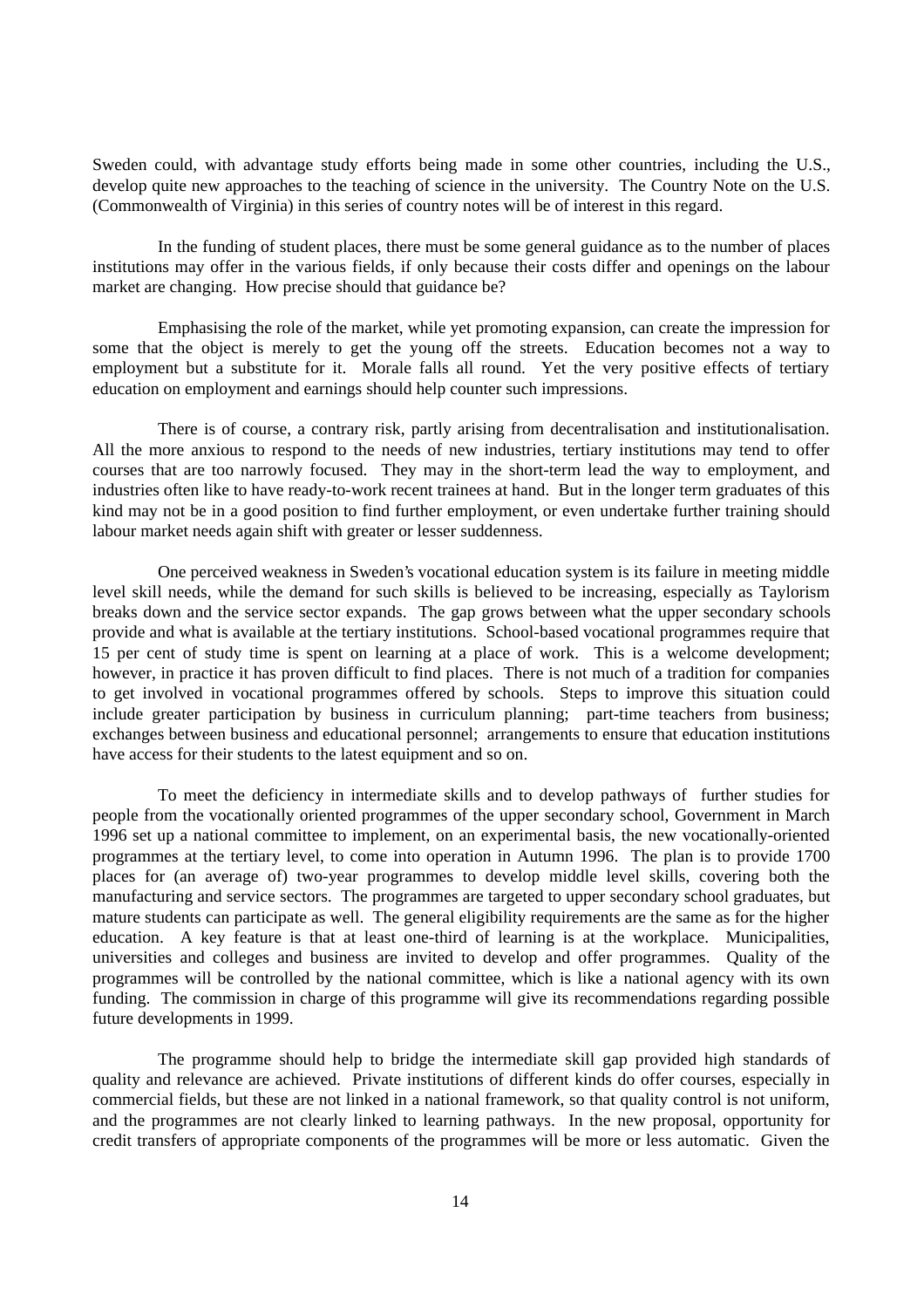Swedish tradition of a unitary system, the very distinct nature of the new programme is an innovation and has caused some opposition. There are fears on the part of unions that a shorter course and its separation from the present structure of tertiary institutions might dilute quality of training. However, judging from the high level of applications for offering programmes, there is a fair degree of enthusiasm. The smaller university colleges are generally enthusiastic about the opportunity this initiative offers to engage the business sector. They are already offering innovative programmes, for example Karlskrona-Ronneby in the telecommunications fields. The well-established universities, however, are keeping a distance.

Overall Sweden has reached the conclusion, in common with other OECD countries, that to enhance the education and skills of its people it is important that their education and training arrangements should be flexible. The new proposal should be judged, not on whether it "fits" the existing structure but on the quality and relevance of the study-work programmes it provides. Its results will be of considerable interest not least in those countries where existing structures and the conditions surrounding them make innovation very difficult. It is sometimes necessary to make a break and to encourage the structures to adjust themselves to the innovations.

Given the determination so evident in Sweden to commit resources to upper secondary and tertiary education, and to expand participation, it will be necessary to reflect further both on the significance of lifelong education, and on the pedagogical needs its generalisation will impose. The key is, of course, a combination of learning how to learn and a commitment to the value of learning throughout lifetime, with work-based (or practical) training as an aid to learning. Institutions may well remain the sheet-anchor of provision and quality. But, in conjunction with older methods, new technologies can be turned to account as well.

The unions have expressed concern that the opportunities for re-training at university level for white collar workers faced with structural unemployment were inadequate. They did not have a solution and thought it would emerge through "dialogue". One possibility is large scale part-time distance education, provided by entrepreneurial university colleges, moderately subsidised. It should be noted that the funding criteria currently may have the effect of discriminating against part-time education. This is because from the standpoint of an institution's finance, one full-time student "earning" ten points is less costly than two part-timers together "earning" ten points. This is a form of de facto discrimination which we have observed in some other countries. It merits attention in the trajectory of policies aimed at fostering lifetime learning.

The emergence of a deregulated approach requires the provision of information and advice to the effect that students, and would-be students, employers and would-be employers can make choices as informed as may be. It was good to see at Stockholm University, for example, the development of a dynamic careers guidance office. In Sweden, as elsewhere, institutions can help students both by assistance in the preparation of C.V.s and interview techniques, but also by provision of fuller statements of the knowledge and skills they have acquired as a result, directly or more incidentally, during their period of study.

Also arising is the issue of assessment and recognition of learning at the workplace and other non-formal settings in relation to learning at formal tertiary institutions. Preparation for employment will benefit from work experience: the present seeds need watering. Practice which is highly developed and impressive in some subjects and in some institutions, needs to be more widely dispersed. The bookish tradition need not and should not be diluted but, particularly in the social sciences and humanities, needs to be complemented by learning experiences that relates to everyday life and the working world.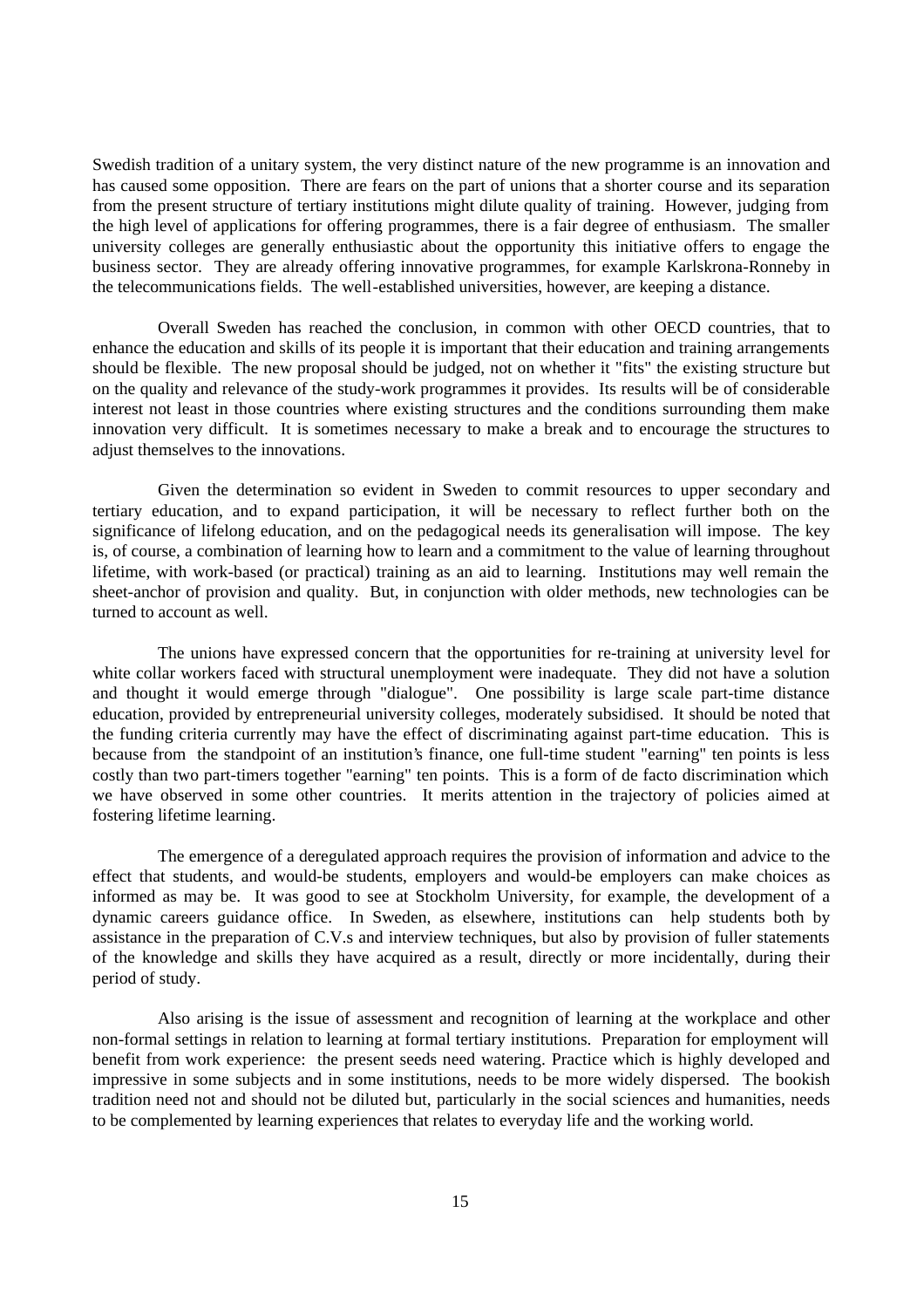When universities and university colleges make contact with working life, public or semi-public institutions seem to be over-represented. This is a paradox as further expansion and the key to reduced unemployment are likely to be found in the private sector. That is an arena for improvement both by institutions and private sector employers. Interesting discussions between institutions and company representatives on future needs for manpower and competence as well as examples of students doing project work in industry have taken place for instance in Örebrø. Those types of contact should be further developed. Board members recruited from business and industry could function as links in this respect.

### **Costs, Finance, Investment**

By contrast to some other OECD countries, Sweden is prepared to increase government funding in order to expand participation in tertiary education. As already noted, the government has committed itself to an increase of 30 000 places in the coming triennium and the grant component in its subsistence support of individual students may be increased. In the longer term, it is recognised that that may not be an additional cost, given the difficulty in repaying loans. Much of the funding for research also comes from government sources. The universities are indeed at the core of Sweden's research effort.

While municipalities have substantial responsibilities in secondary education, will be one of the main actions in the new vocational programmes, and display considerable interest in tertiary education generally, there is little pressure on institutions, as there is in some other OECD countries, to raise money for themselves, with all the advantages and disadvantages that has. Industries, of course, welcome the provision of trained personnel, but, although there are some signs of a change, rarely recognise an obligation to make major financial contributions. Institutions do not see a need, as those in other countries have, to imitate the United States of America in seeking support from alumni. The exception relates to the attempt in some institutions to raise their status by establishing professorships. Even there local and regional public bodies seem to take more of a lead than the private sector. A conversation should be opened between central government, the regional and local authorities, business and industry and the voluntary sector. The continued expansion of tertiary provision, and the need to ensure its continuing relevance to social and economic need point the way, if not yet to specific action then to a well focused dialogue on future forms of support and direction.

Naturally, expansion has been associated with a drive for greater efficiency. One device has been to make an element of funding dependent on success in the students' completion of programmes, risky with respect to standards though that might prima facie appear to be, and tending, it seems, to skew enrolments towards the immediate school-leaver who undertakes full-time study. Other means to greater efficiency are also being explored. The scheme of staff development and appraisal at Uppsala is to be commended. Such procedures and the expressed need for them where they do not exist or function well argue again that institutions need to strengthen their internal academic structures and their quality assurance systems. While there can be too many hierarchies within an institution, structures and systems should extend to the departmental level.

The Agency at present has no role in funding. But it seems that it is in a good position to advise the ministry on funding policies and on their impact; it might be invited to take up that role in order to facilitate overall planning.

#### **Diversity and Differentiation**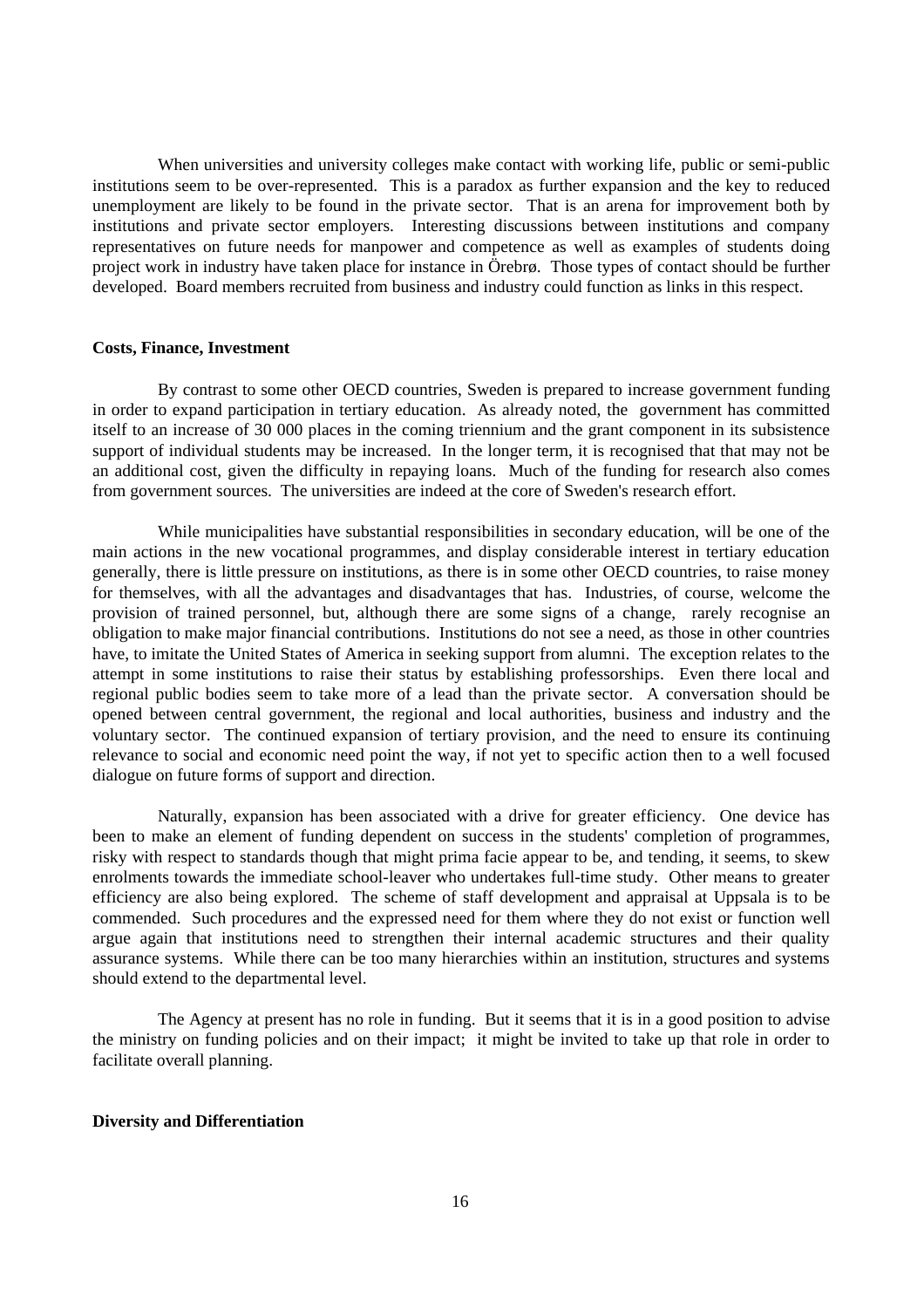The "massification" of tertiary education has, of course, been associated with growth in size and changes in the number of tertiary institutions in the OECD countries as elsewhere. New kinds of institutions have been created and many long established ones have undergone very substantial changes in efforts to respond to the more numerous and more varied student flows. Some countries have endeavoured to define the roles and characteristics of various types of institution, as in New Zealand, Germany and Norway among others, thereby creating so-called binary or multi-layered systems. Others -- notably among the countries participating in this review, Australia and the United Kingdom, have brought primarily separate layers or sectors together. (In both, a non-university sector still exists so it is misleading to attempt to divide systems into "unitary" or "binary"). Sweden has a single system but, as we have seen, different institutional types exist within it. Endeavours in all countries participating in the thematic review to define distinctive institutional or sectoral missions and roles are frequently countered by other pressures and other decisions. The division between academic and vocational, on which such definitions to some extent rested, was never entirely satisfying, and, without becoming entirely unrealistic, is ever more frequently questioned. Perhaps more significant were two other trends.

One was implicit in "massification". If participation were to increase, it should not create a sense of inferiority. While "university" has meant something different, not only at different times but in different places, it is widely accepted as a term for the crowning institution in tertiary education. The difficulty in specifying the role of other institutions has been as great, if not greater. The tendency in some countries is for all institutions to aspire to be universities, at least in name, if not in function. Sometimes governments have accepted, even decreed this. This aspiration certainly influenced policy in Australia and the United Kingdom and is apparent in several countries participating in this review, Sweden included.

The other trend was and is indeed fiscal pressure. In a unified system, governments appear to have considered that they could better contain and control the substantial expenditure "massification" involved. They might get better value for money. On the other hand, since the goal is the title "University" and that implies research as well as teaching, there can be no assumption that costs will not rise.

These changes have created systems which may be unified by virtue of legislation and a regulatory framework and by a broadly defined set of common purposes, but they are systems which now contain considerable differentials. Not all institutions have the same scope, character or aspiration. Stratification occurs and at least differentiation of functions within the system exists and should be encouraged. But such diversification should not result in institutions retreating into jealously guarded, quite separate domains. The need for co-operation and some sharing of activity is all the greater. Institutions may tend to offer courses -- in IT, in business studies, for example -- that are substantially similar, differing only on the margins. This is wasteful and suggests the need for more systematic co-operation and a division of labour among provider institutions. Distance education is a useful medium for this purpose: one centre (or institution) designing and delivering courses which result from the collective efforts of specialists in a number of institutions. These separate institutions then provide tutorial support and share in the assessment of student learning. Some may regard this as far fetched but such a development is feasible and would contribute to solving resource problems that will only increase as the scale and scope of tertiary education continue to expand.

How many institutions in Sweden will be in a position to offer programmes that are marginal in terms of popular appeal but strategically essential to the country as a whole? The university of Uppsala and the university college of Orebrø are both dedicated to the education of undergraduates. Both undertake research and each has complex relations with its environment. There are many other similarities but the difference in origin, culture, clientele and style are at least as important as the similarities.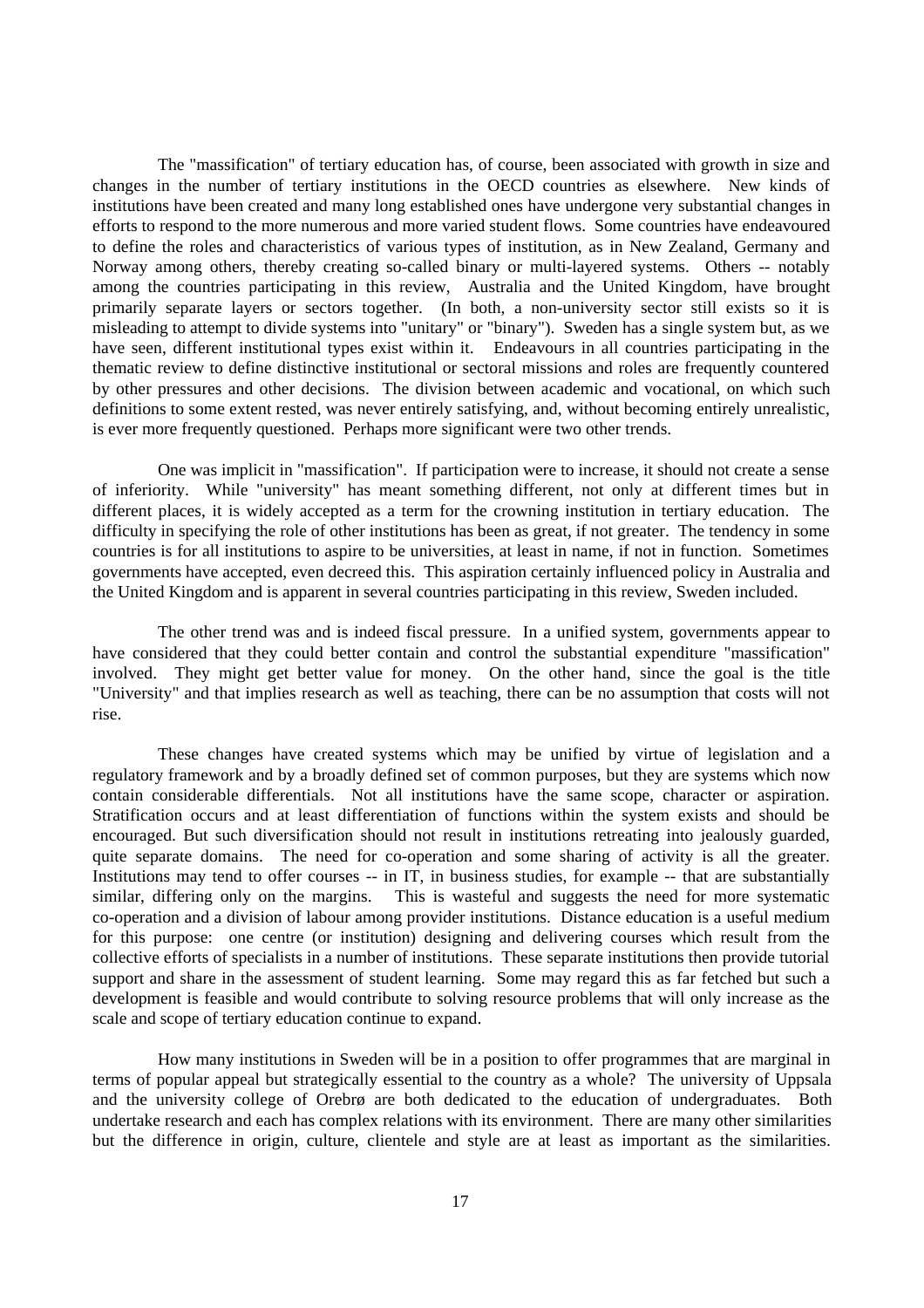Swedish students and society are the pitches for this diversity and the reviewers are of the opinion that, notwithstanding the inevitable status comparisons that will be made -- often superficially -- every effort should be made to maintain diversity and variety, with every institution encouraged to seek quality and relevance in its work but in ways that are often subtly different and should be complementary.

However, maintaining diversity will not be easy. The title "university" has a great appeal, it has currency internationally. There appear to be few means of containing the aspirations of institutions to be "universities" in name, nor indeed of preventing their attempting to become universities in much the same style as the present universities. The Ministry has announced that the position will be formalised in respect at least some of the larger university colleges. It seems likely, too, that stratification is likely to emerge in any case. It will be necessary to consider how far Sweden wishes to fund such a system, while still sustaining some institutions of a very high level of international competitiveness.

The "profiling" of institutions may offer some kind of approach to this problem. The de facto collaboration between Uppsala and Örebrø may offer a pattern that could be followed up: co-operation among institutions may be at least as important as competition. It must at this stage be said that the review team met many good examples of a co-operative spirit among institutions. The team met reluctance to launch into distance education from The University of Stockholm because this was a function specially taken up by the University of Umea. The University of Uppsala has professors who work in the University College of Örebrø, interested in keeping up this contact even if Örebro were to be given the right to appoint professors. The team also met a very co-operative interest in creating a new tertiary institution in the Stockholm area.

It will indeed be desirable to ensure that the system offers real diversity. The creation of the new vocationally oriented post secondary education suggests, perhaps, a fear that there is an overall thrust to make "academic" what should be "vocational". There may be other ways in which the unified system, coupled with the aspiration to be a university, will lead to an undesirable homogenisation. Profiling and collaboration may help to deal with the issue. But, most important, the institutions themselves, working together with national and regional government, need to take up the questions of how best to maintain and further develop distinctive profiles and ways of collectively contributing to a national effort.

### **Research, the Graduate School, and Undergraduate Education**

As in other OECD countries, probably to a greater extent than in many, in Sweden research is located in the universities and, to an increasing degree, the university colleges. Many research institutions or foundations, themselves substantially government-funded, sustain research in the universities. Given the relatively small size of the country, and the need for critical mass in much contemporary research, there is indeed no obvious advantage in setting up separate research institutions.

This situation does, however, raise a number of questions for tertiary education and for relations between the university-based research system and enterprises which themselves undertake, carry out, or use research. Increasingly, in OECD countries, such research is carried out in teams whose members may be drawn from the enterprise itself and one or more academic institutions. This is not the place to explore further the emergence, especially in the high technology sector, of new approaches to research through networks in which a single university may be but one of several players.

However, among the many questions arising for the future development of the tertiary education system in Sweden, are some specific issues directly related to the purposes and scope of this review. Is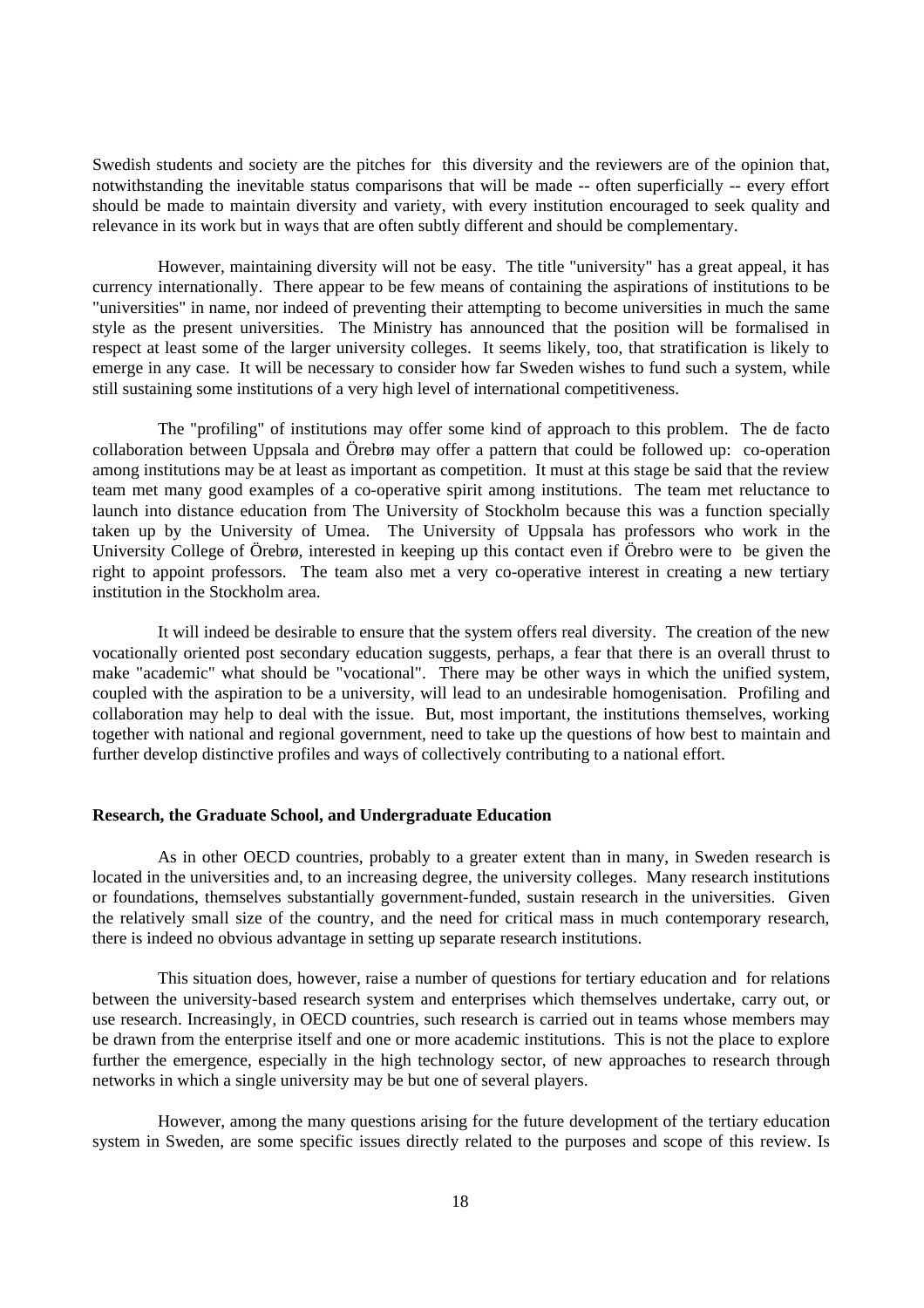research to be a distinguishing feature of all the institutions within the unified system? If so, in what ways will the system be able to seek the balance between co-operation and competition that is likely to be necessary to secure adequate focus and adequate resource, and to foster and build on the inter-institutional networks that, in research world-wide, are coming to be seen as necessary for successful outcomes?

A key question, is the contribution that a dynamic research culture in a tertiary level institution can and should make to an inquiry-based, problem-solving approach to undergraduate learning. While it cannot be assumed that all academics are or should be currently active researchers, amongst the roles to be played by research and other forms of advanced scholarship in universities and university colleges is the vitalisation of teaching and the development in the student body of the idea that knowledge is constantly renewed and rebuilt. This approach would be highly consonant with the current emphasis on a knowledge-based society. However, the often sharp distinction between professors working with graduate students and lecturers with undergraduates that has developed in many subjects in Swedish universities seems not to be the best basis for this vitalisation. The review team noted with interest that in the review of academic roles that is being undertaken by a one-person commission, the "return" of the professoriate to undergraduate teaching is being given close attention.

The insistence that research and teaching are not only proper functions, but intimately connected, goes back to the German thinkers of the nineteenth century. Helmholtz, for instance, argued that the best teaching came from those who did not merely mimic "authorities" but knew how conviction was gained in their discipline because they had themselves pursued knowledge across the existing frontiers of it, and were in a position to convey that sense of conviction and make it the inspiration of their teaching. In the founding of the University of Berlin in 1810 Wilhelm von Humboldt gave institutional form to the concepts of research-based teaching and a comprehensive humanistic education for all students. The first of these concepts has, in the two centuries since, become part of a world-wide university tradition and a university rationale. In many OECD countries it is set out in legislation.

In Sweden, while there is a strong sense that universities are properly engaged in research, there has been considerably less promotion of the idea that research and teaching in a university be integrated activities. Indeed, there is a tendency in Sweden, as in many other countries, for these functions to be separated from each other -- a trend towards separate resources, staffing, institutional arrangements and so on. The initial expansion of Swedish tertiary education in the 1950s, the legacy of which continues, indeed rather worked against it: professors engaged in research and in supervision of doctoral students; lecturers did not do so, or did not necessarily do so. The aim of an academic might indeed be to emerge from the chrysalis of teacher into the butterfly of researcher.

Different attitudes are now being adopted at any rate in some parts of the system. But to put all those who teach in universities under an obligation or in a position to undertake research is probably quite unrealistic and is a less significant policy objective than the creation of an institutional research culture which is of demonstrable benefit to the ways in which all students learn.

Students in Sweden as in many other countries are commonly quite critical of university teaching. The reviewers heard criticism that it was too much like teaching at school. Unless carefully designed, examinations can reinforce such approaches instead of calling forth the qualities of mind and the competences so often presented in essays on the aims and the virtues the university. The fact that most undergraduates in Sweden, unlike some other OECD countries, are in their twenties, if not older, must make such tendencies very trying. A closer link between research and teaching is one of the means in which to enliven university pedagogy.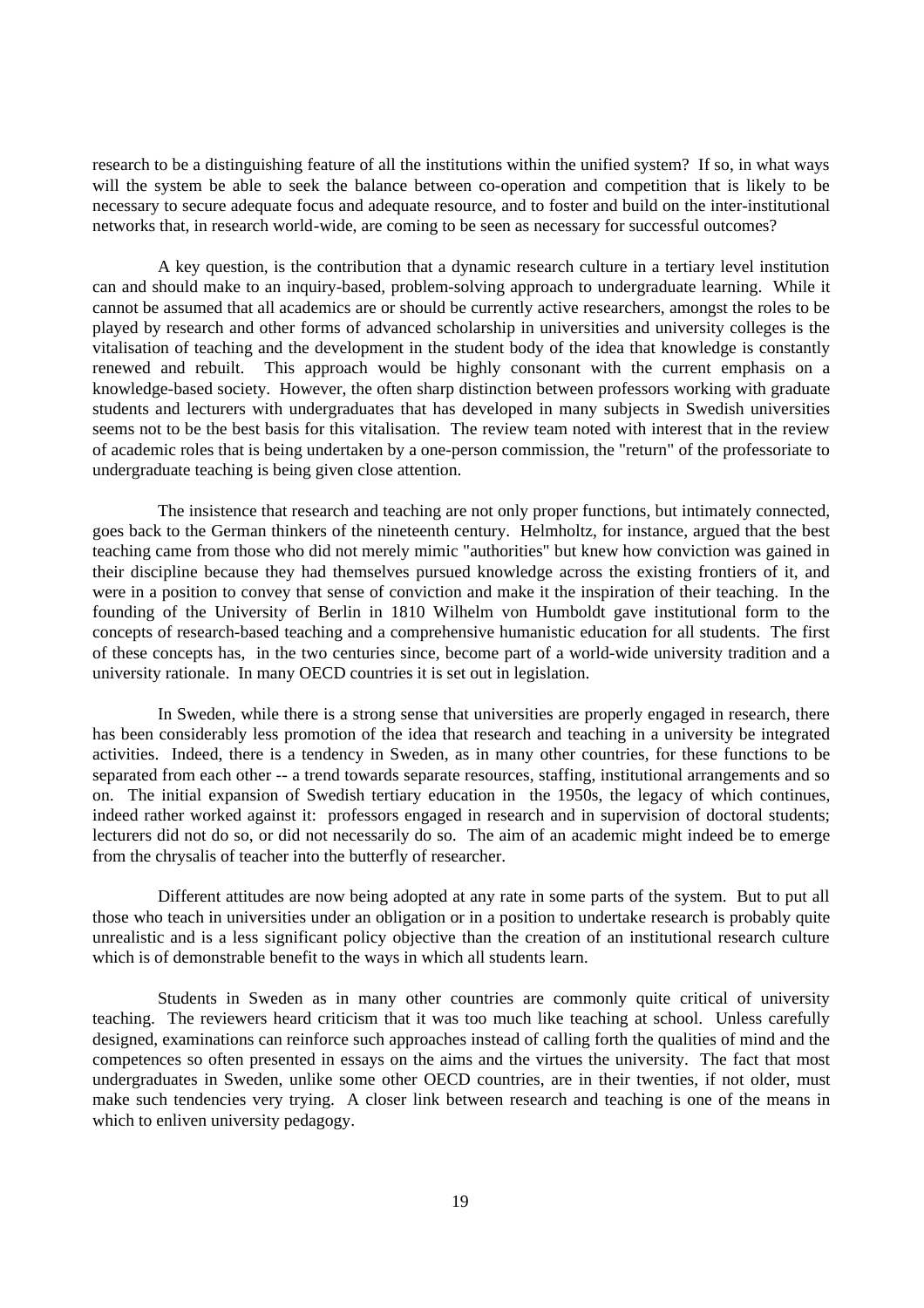### **Future Directions**

Sweden has a long and successful tradition of dealing with education in a thorough manner and in giving high priority to well thought-out and well-researched national frameworks. "Steering" is based on a close knowledge of the actual working of the system and its personnel, is very sensitive to the wider social and economic objectives of overall national policy and sets an example to others in analysis and initiative. Problems currently faced in tertiary education will doubtless continue to be tackled in a similar way.

There is, in Sweden as elsewhere, a continuing need to continue working through the implications of the "massification" of tertiary education and of the "knowledge-based society". These trends have very far-reaching implications touching on every aspect of policy and of the life of the institutions. There is much to be said for building upon existing institutions and structures; they are the best guarantors of quality. But that needs to be combined with innovative and imaginative pedagogy and forward-looking curriculum development. The government has taken an active role in presenting pedagogical development in the university sector and the commission on teacher structure mentioned above has as one of its main tests to promote the considering pedagogical merits when appointing professors and other teachers. The National Agency has a vital role to play in fostering curriculum renewal and change.

Sweden is seeking a new balance between centralisation and decentralisation. In this it seems important to enrich the structure and culture of institutions and to develop inter-institutional collaboration. Institutional creativity and responsibility are extremely important, as are local partnerships which devolution favours. The policy objective for the institutions of "opening up to the world" needs to be vigorously pursued with greater emphasis on market sensitivity, students as clients, customer service and partnerships with industry, regional bodies and cultural institutions. Progress on all of these fronts has been quite striking in some institutions and particular subject areas. There are further gains to be made particularly in subjects which are popular with students but not perhaps directly vocational in nature. This is not to suggest that tertiary education should be circumscribed by short (or long) term vocational goals. Their significance needs to be highlighted since graduates generally want -- and need -- jobs; however, the client orientation recognises the multiple goals of education and is student -centred.

Connected is the balance between the short and long-term relationship of education and labour-market. Forecasting is hazardous and the enthusiasm for planning has waned. The best option may be to give individuals the widest possible choice, coupled with the best possible information. Without a sound educational base, however, and preferably including work experience, graduate choice may be more nominal than real.

The government's policy of continuing expansion is justified on grounds of unmet demand (the need to reduce the queue), equality/equity and the drive towards a knowledge-based society/economy. Participation rates still fall well short of the front runners among the OECD member countries. But growth will require close attention to quality and standards, to relevance and the cost issue.

Maintaining and where necessary strengthening quality is a responsibility of every academic, every institution and indeed of every student. The role of the National Agency is less to direct or require than to foster a climate of self-appraisal. This should not preclude the development of critical institutional profiles in which performance in meeting quality objectives -- for example in the undergraduate curriculum and teaching procedures -- is analysed and publicised. Since there are still concerns and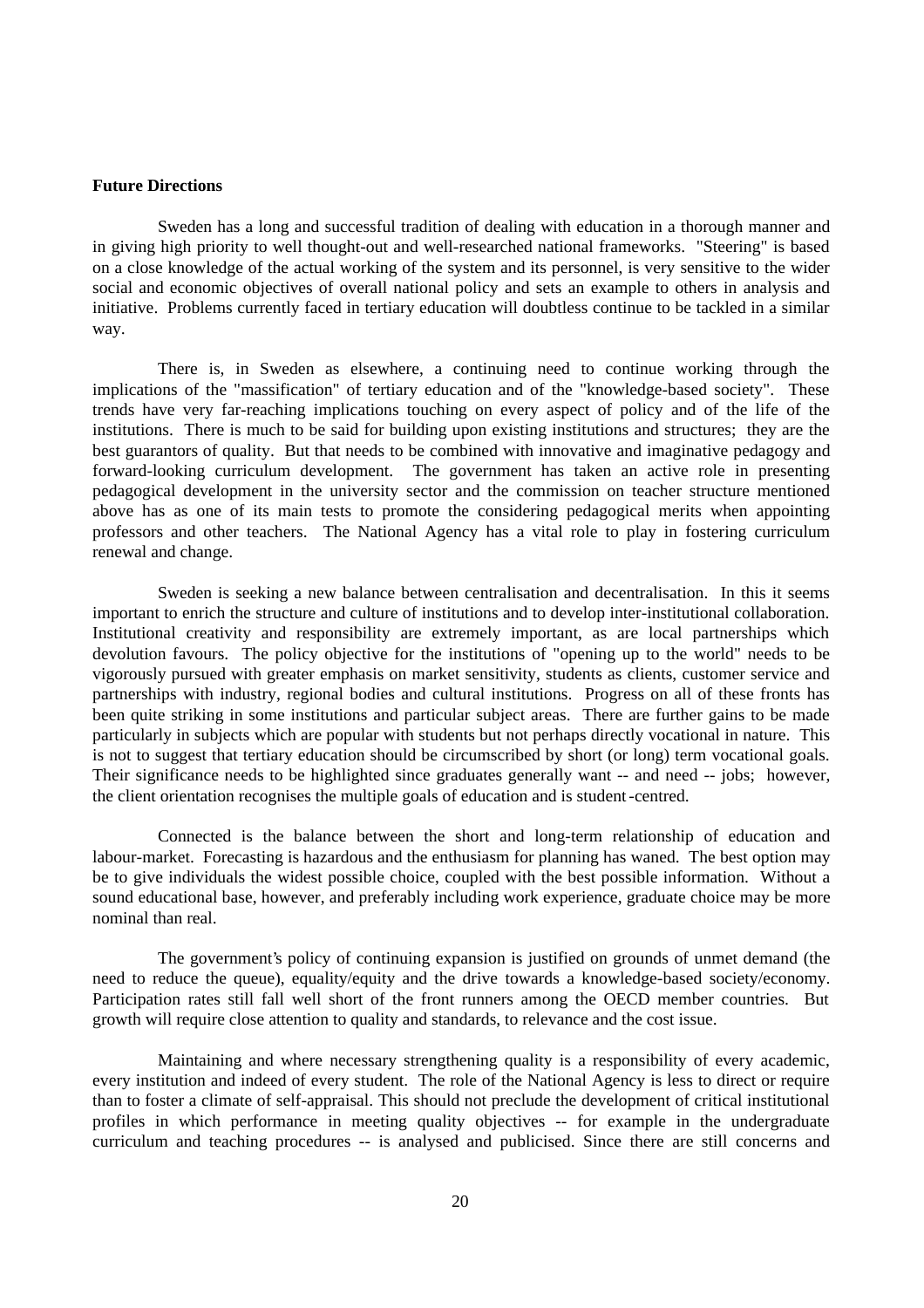complaints, for example about archaic teaching practices and insufficient attention to active learning, group work and remoteness of subject matter from contemporary life, the Agency might further sharpen the focus of its reviews and deepen its challenge, thereby stimulating a lively dialogue. This dialogue should not be confined to the official and academic worlds but should bring together the social partners, professional bodies and cultural institutions.

It seems logical to follow quality appraisal with attention to the selection, training and further professional development of the tertiary teachers. We were not able to take up this topic in any depth but raise it as an emerging issue in a number of countries participating in this thematic review. Academics, usually highly trained in research, will find the challenge of teaching increasing as student numbers grow and diversity increases. Pedagogical reform must also draw upon the communications revolution and this calls for a more systematic approach to teaching than has been common hitherto.

The funding regime needs further attention, especially the balance of grant/loan. It is gratifying that this matter has been taken up recently. The more troubling problem, of sustaining an adequate level of funding as the system expands, will require rigorous and sensitive analysis. Sweden will benefit from a careful appraisal of the funding options being canvassed or in place across the OECD before expansion imposes extreme pressures on the present arrangements.

As in all other member countries, the tertiary education knowledge base in Sweden e.g. on student flows, student entry to and experience of employment, the effects of different teaching and study regimes, needs improving. It is not possible at present to gain a clear understanding of parts of the system which have a direct bearing on its efficiency, quality and relevance whether to society, the economy or the individual. Such information is valuable in preparing institutional missions, goals and strategic plans as much as it is for national monitoring and steering. If the knowledge-based society is to become a reality, the knowledge base of education is sine qua non.

In this report we have drawn attention to the significance of the regionally based university colleges. The intention was not in any way to minimise the key role of the well-established universities but to draw attention to some trends in further expansion and development of tertiary education which could be of rather more importance in the future than they have been in the past. These include the efforts to integrate academic work and regional development and the pattern of relationship with the longer established universities. After a period of steady development and fostering, these regional institutions are now perhaps at a stage when more definite or unequivocal goals could be set and more definite steps taken to guide their evolutionary development. They are clearly of great significance in the characteristically Swedish endeavour to carry the whole country forward and not to leave pockets of neglect or under-development. The question, now, is what precisely is their future trajectory?

### **Conclusion**

In concluding we wish to reiterate our admiration for the substantial and comprehensive achievements of the policies for and practices of "the first years of tertiary education" in Sweden. Foresight and leadership have brought the system to its present position of strength and resources have been forthcoming to meet many needs and demands. The conditions for further successful development are in place but the race gets harder as the system expands, student enrolments increase and demands multiply in an environment of constrained finances. Swedish education has a proud history of successful innovation and adaptation to change. The next decade in tertiary education will call forth still more expertise, commitment and resourcefulness.